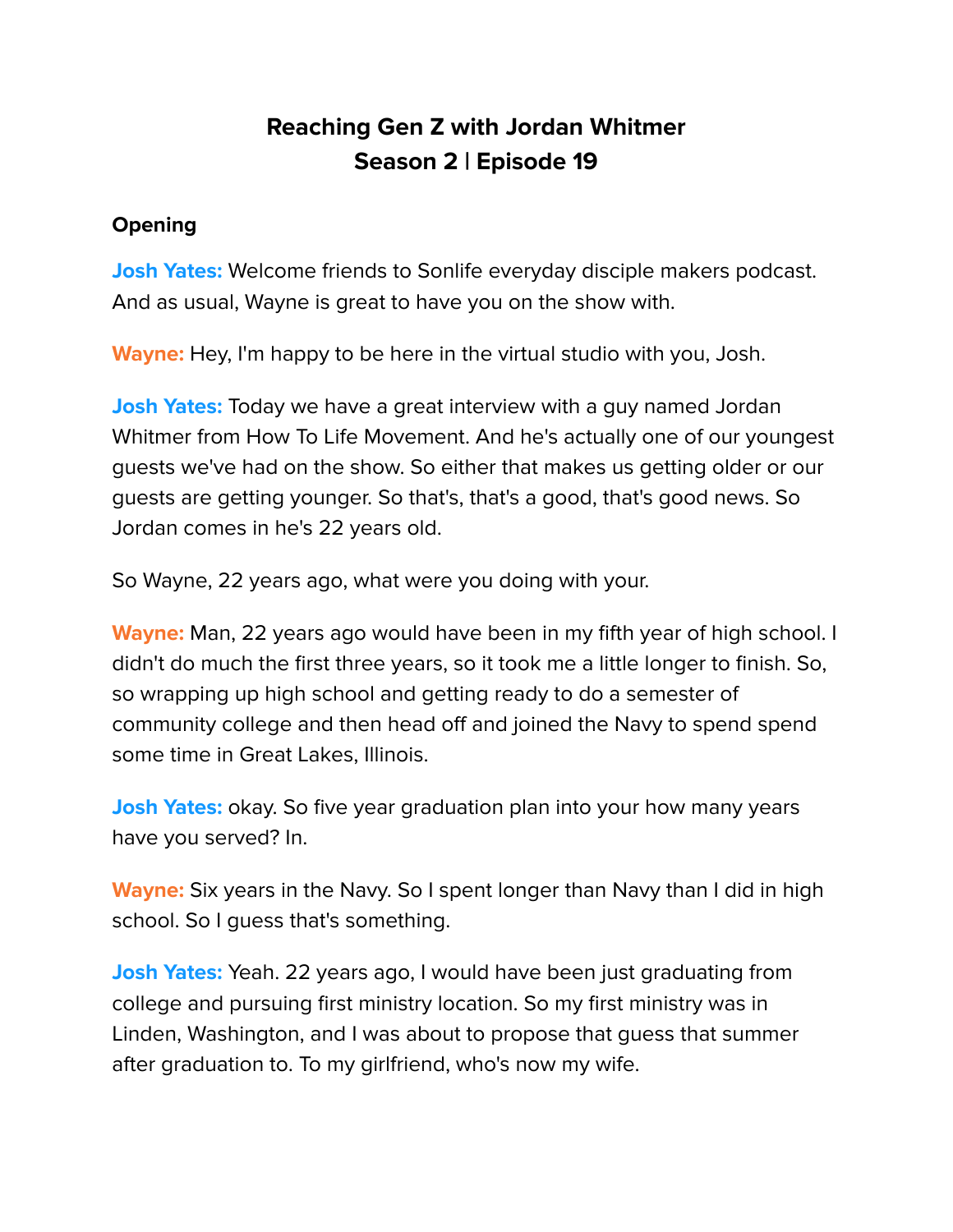So that was thinking about future marriage, thinking about starting in ministry, trying to figure out life and ministry and all those things. So that was 22 years ago. White time has, has.

**Wayne:** time has filament and 22 years ago, Jordan our guests, a date was born. This is a great conversation. Jordan, the founder of how to life movement. So enjoy our conversation.

## **Conversation with Jordan Whitmer**

**Josh Yates:** Jordan, Whitmer, it's great to have you on Sonlife everyday disciple makers podcast. And you're coming in from the chilly, very chilly Minnesota. So coming in from the big city. And so Jordan, great to have you on the today's.

**Jordan Whitmer:** Thank you, Josh. I'm so excited to be here and be a part of this conversation.

**Josh Yates:** Yeah. So today in Portland is it's a balmy 45 degrees. So they're in in Minneapolis w what's the, what's the temperature outside for you?

**Jordan Whitmer:** And nice even more, not ball me negative eight. And it probably has a windshield that's lower than that. That's what I've been learning. There's the temperature. And then there's the windchill and, and they often don't line up. Sometimes they do. But when they do. That windchill. I think I read that it's not, you're not supposed to really be outside if the windshield's under zero for too long for risk of frostbite, but Yeah, we're, we're hanging in there.

It's nice. We look forward to those highs of 30 highs of 20 that come two or three times a week. And then the rest of the week, it's like staying.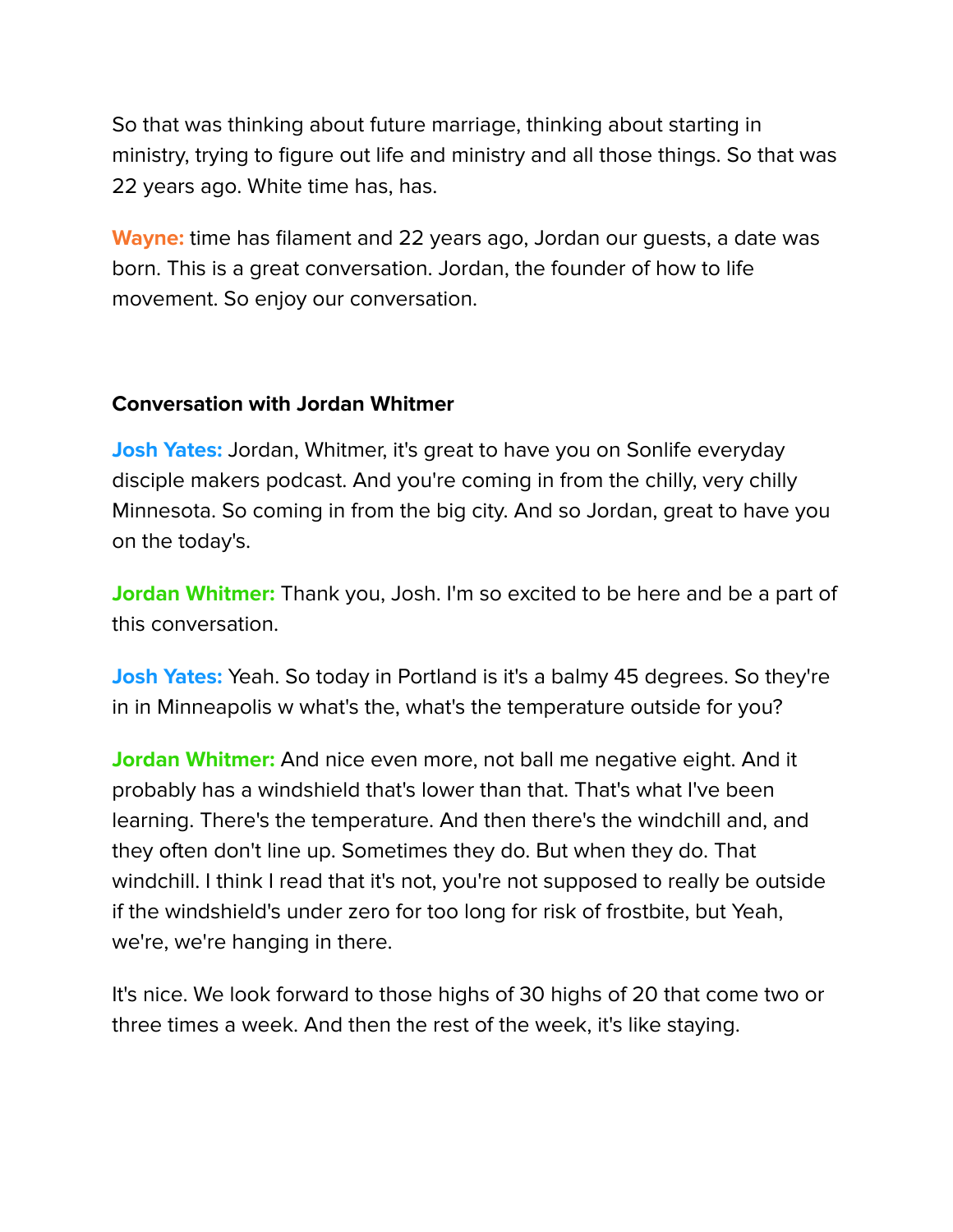**Josh Yates:** Yeah, I have been to Minneapolis one time. And it was in my college days. We went there for Thanksgiving weekend with some friends of mine, with the dorm and we drove up there and it was just the beginning. Obviously it was November timeframe and it was already. It's already getting to, you know, very chilly, you know, in the single digits.

And I remember driving through downtown and seeing all the buildings connected and I asked why, so you don't have to go outside in the winter time because the buildings were all interconnected. And so it was a fascinating, kind of

**Jordan Whitmer:** The Skyway. Yeah.

**Josh Yates:** the skyways. Yeah. But that's not what we're talking about today.

Obviously we are really excited to hear your story and. The How To Life Movement and reaching gen Z with evangelism, with a gospel. And and that's something that you're very passionate about and we're meeting you for the first time in 2014 in Texas, and then called Accelerate Conference. And I kind of launched really kind of the beginning of your ministry.

So Jordan wants you to share a little bit of, kind of your story and a little bit about how the life movement, how it all got started.

**Jordan Whitmer:** Yeah, absolutely. Well, once again, Josh, thank you so much for having me on the Sonlife disciple-making podcast. Very glad to be here. And yeah, I mean, my I'm 23 years old and I have a big passion for my generation generation Z and many people our hearing lots about gen Z. It kind of went from, I did some research looking back even just through my own correspondence and my emails, like when was the first time that the term generation Z even crossed my mind.

Cause I know. The term really in 20 14, 20 15, 20 16, then I think of 20 17, 20 18. That's when like gen Z people started.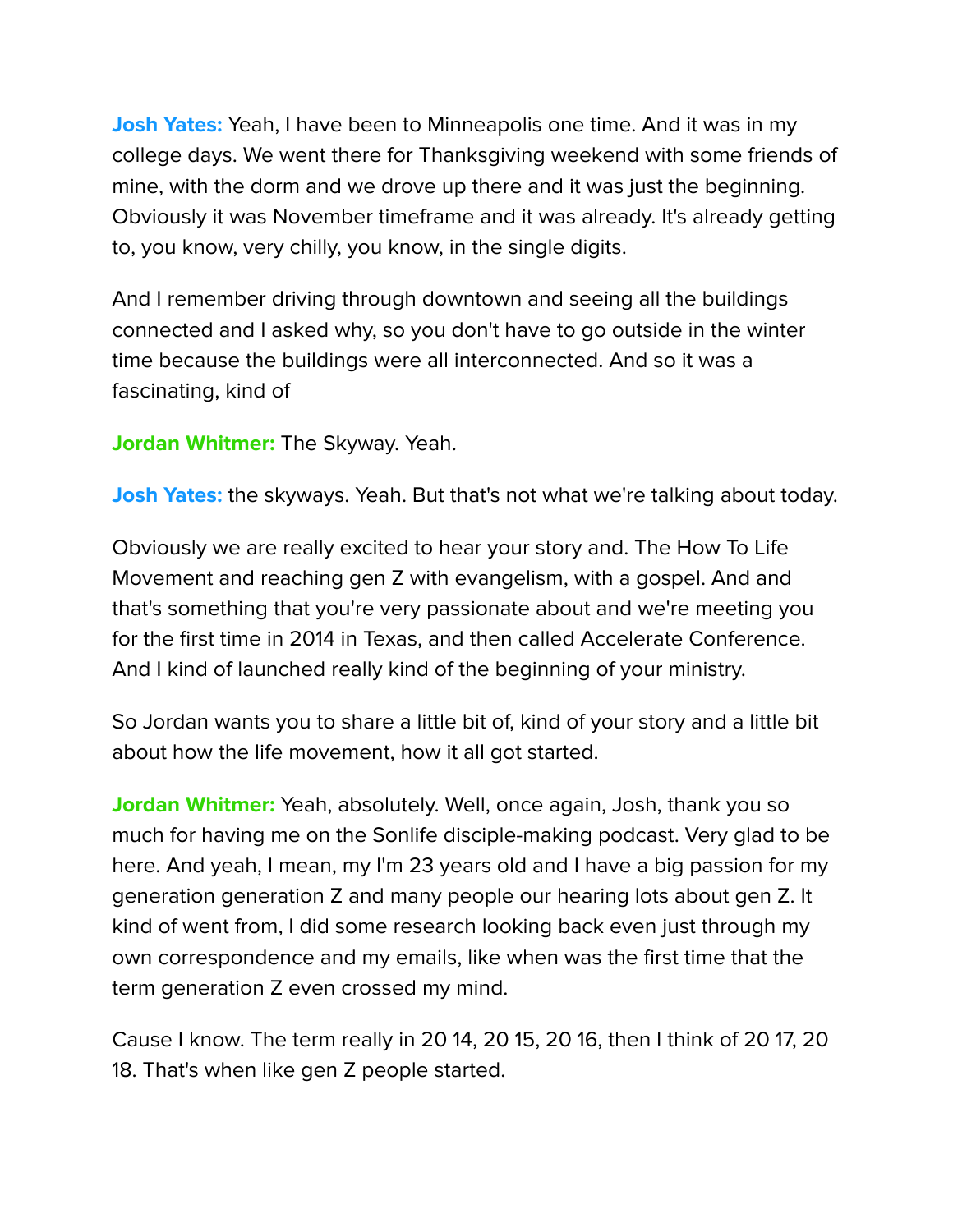using that term. Barnett came out with this big gen Z study and early 2018. And, and from that on everybody who started has started using it. And now today in 2022, everybody knows the term gen Z, whether you're Christian or secular or anything.

And but I am gen Z because gen Z is already getting into our mid twenties.

# **Josh Yates:** Yeah.

**Jordan Whitmer:** Anyone born between 97 and 2012. There's the years I had normally throw around and I was born in 98. So I'm a, an early gen Z or Z millennials, if, but, but not a millennial. I mean, there is a millennial or a gen Z, but not a millennial.

## But the, Yeah.

I lead a ministry called the How To Life Movement that started seven years ago when I, myself was a junior in high school. So when I was 16, as I've grown up in a Christian family, very passionate about ministry and evangelism and sharing the gospel and looking to help people find hope in Jesus.

And I know Christ absolutely changed my life because, or at least I know I would have been a totally different person if it weren't for Jesus. And I found Jesus at a very young age and to have lived pretty much my whole life walking with him one way or another and, and yeah.

and always trying to find ways to make a difference and tell others about the hope that I found in Jesus.

And when I was 16, I, and some of my friends, we, we came together and we're just praying. Lord, would you move in our city and our community. And we said, Yeah. what if we could plan? We felt the Lord leading us to do something. To plan an event. That'd be led completely by young people. All student led all led by teens to reach teens.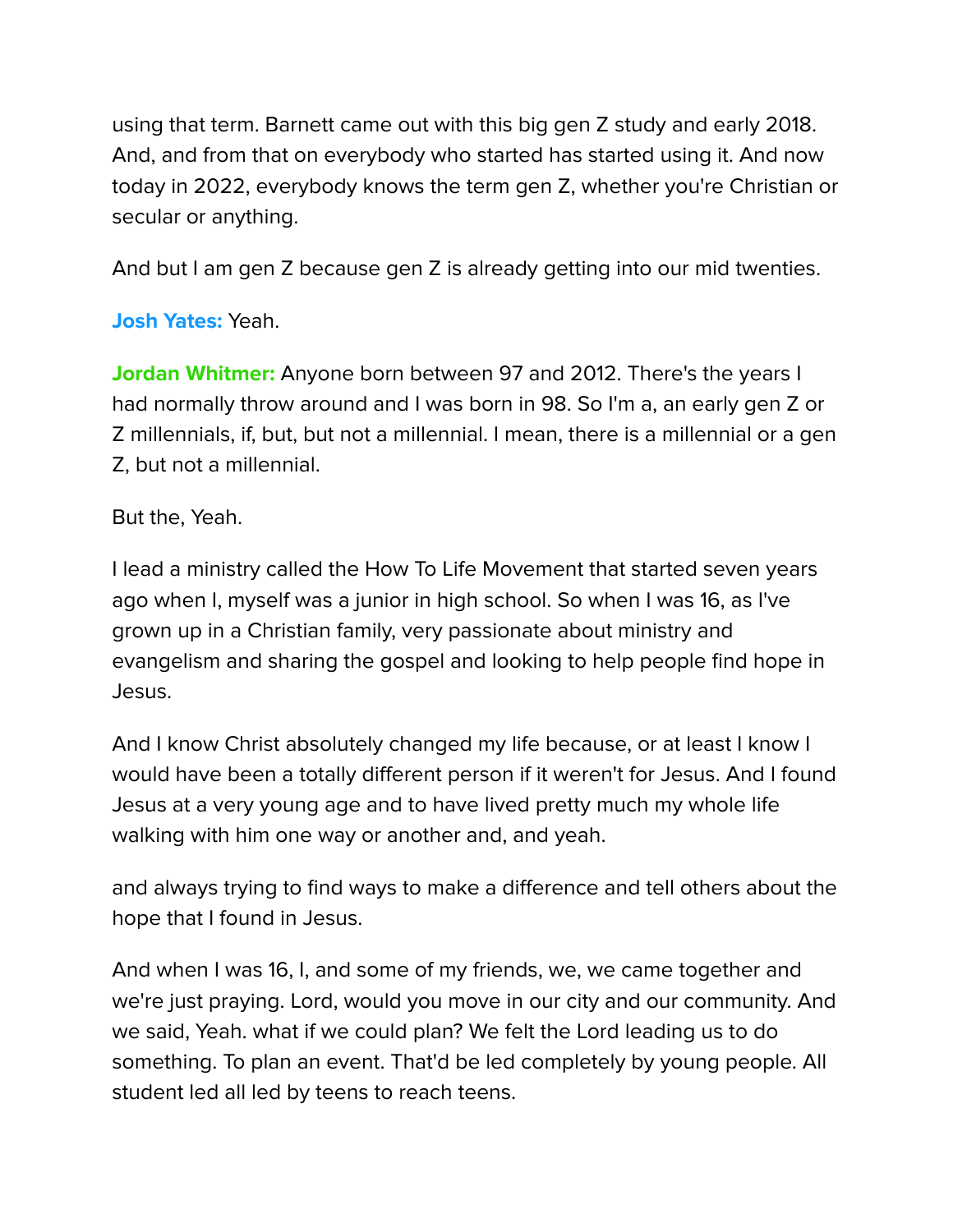And it started with just four of us around my dining room table. Praying Lord, would you move in Arkansas in my hometown, in Northern Arkansas where I'd grown up and, and it started with four of us. And then. The next meeting had 15 people. And then our next meeting had 35 people. We were just praying that the Lord would move in our city.

And and then things just started to boom in our area with a group of over 60 people. And, and beyond that, we're planning and coordinating and promoting and, and, and then we had over that we planned an event. The day on the calendar was March, 2015. And we had over 750 people that ended up showing up to an event that was completely student led, led by young people to share the gospel, everybody on the stage of this. In this particular event was 18 years old or younger. So there were no youth pastors, no pastors, no worship leaders, no parents, no teachers, no coaches. It was all high school aged people. And even a few middle school people that were on the stage that night. And we planned the event. We promoted the. We were the event and the event itself was about two hours long for this first ever event.

And we called this event how to life and we that's what we named the first event and is now become the name of the ministry. And movement is the how to life movement. And that first event had. Yeah. We had a bunch of stories, a ton of testimonies, young people just sharing about the difference that Christ has made in their lives.

And and then beyond that, a lot of just every message, every testimony, everything was just pointing people to the cross saying I would be, I would not be here today. If it weren't for Jesus, I would, my life would not be as it is. If it weren't for Christ. And just helping point people to the cross and talking about what Jesus has done and, and just pointing people to the gospel.

And now there was, were other elements as well, a lot of music, worship music, and just all led by young people. Even that multiple schools, multiple churches, it was a community-wide thing. It wasn't any particular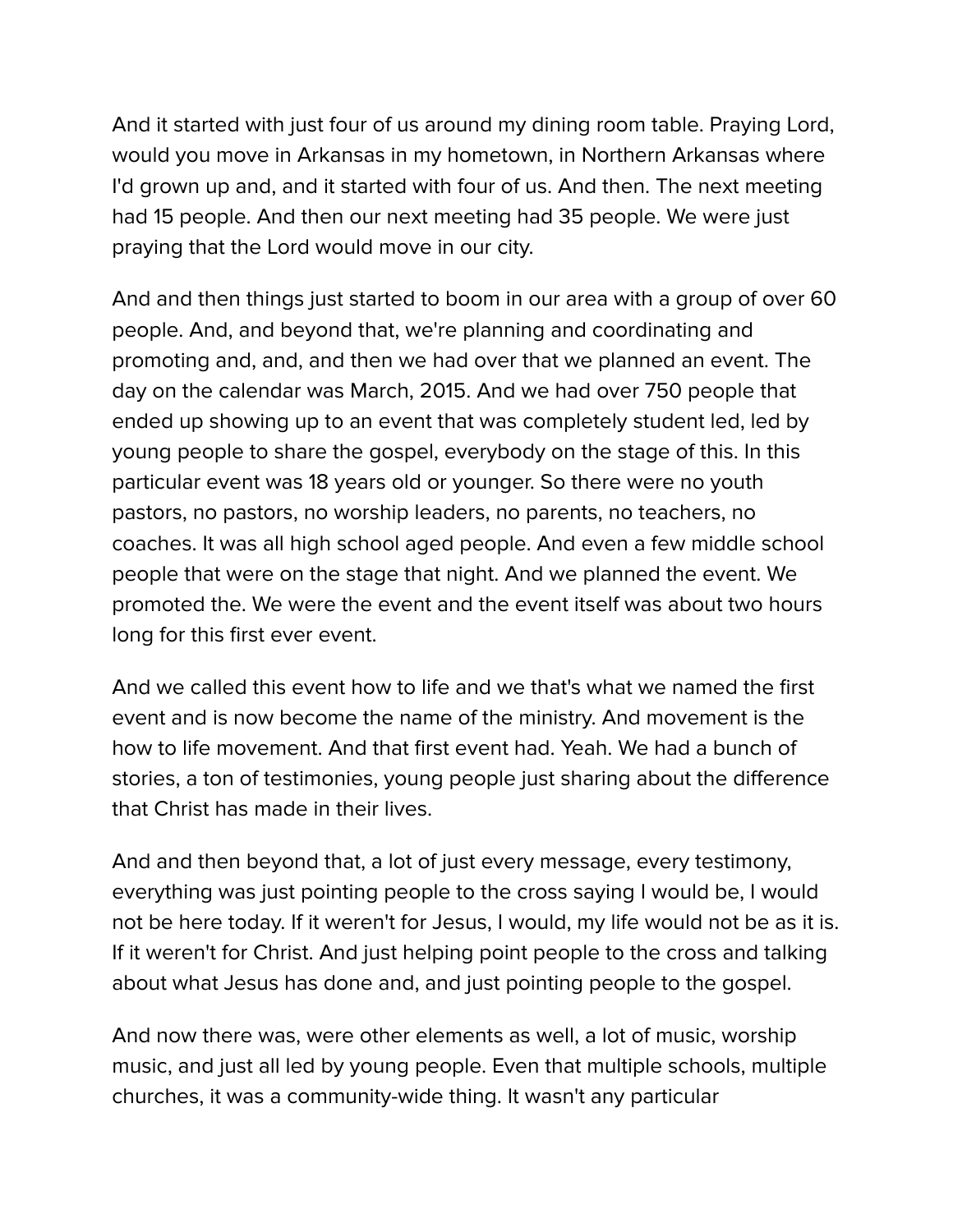denomination. It wasn't any particular school. It was a community-wide thing. We just all came together and created essence of fresh wine skin had to put this event on.

And and then we shared the gospel. I was able to be kind of the evangelist at that first event to preach the gospel. And I got up there and spoke and Sheridan, and we had about 75 people that night that responded to the gospel invitation that came down to the front and kneel to the foot of the cross that we had there.

And I had no idea how many people would respond in that moment at that time. But to see that many people that came down and wanted to in essence, make some form of commitment to Christ and then even more people that. That night just changed their life. It helped them kind of just lit a fire in them for it was an event that helped non-Christian kids find Christ for the first time, it helped a lot of kids that are on the fence, spiritually see their peers in a way, unlike anything they'd ever seen before, seeing them living for Christ on the stage.

And in that the program, like the power of a two hour long program of kids just sharing their heart for Christ on the stage. Turn loose to do that. That was huge. And then for the Christian Young people that put this event on, it was arguably the biggest, one of the biggest leadership opportunities that they've ever had, and it helped them grow as a leader, help them pray more and rely on Christ more.

So for no matter where young people were at on the spectrum of following Jesus, this was a huge event that both led people to Christ, they were discipled through this process and it just, all in all was an incredible, incredible campaign and initiative and catalytic outreach. And then now long story short over the course of seven years, this started to catch on in other parts of our region and the Ozarks of Arkansas and Missouri.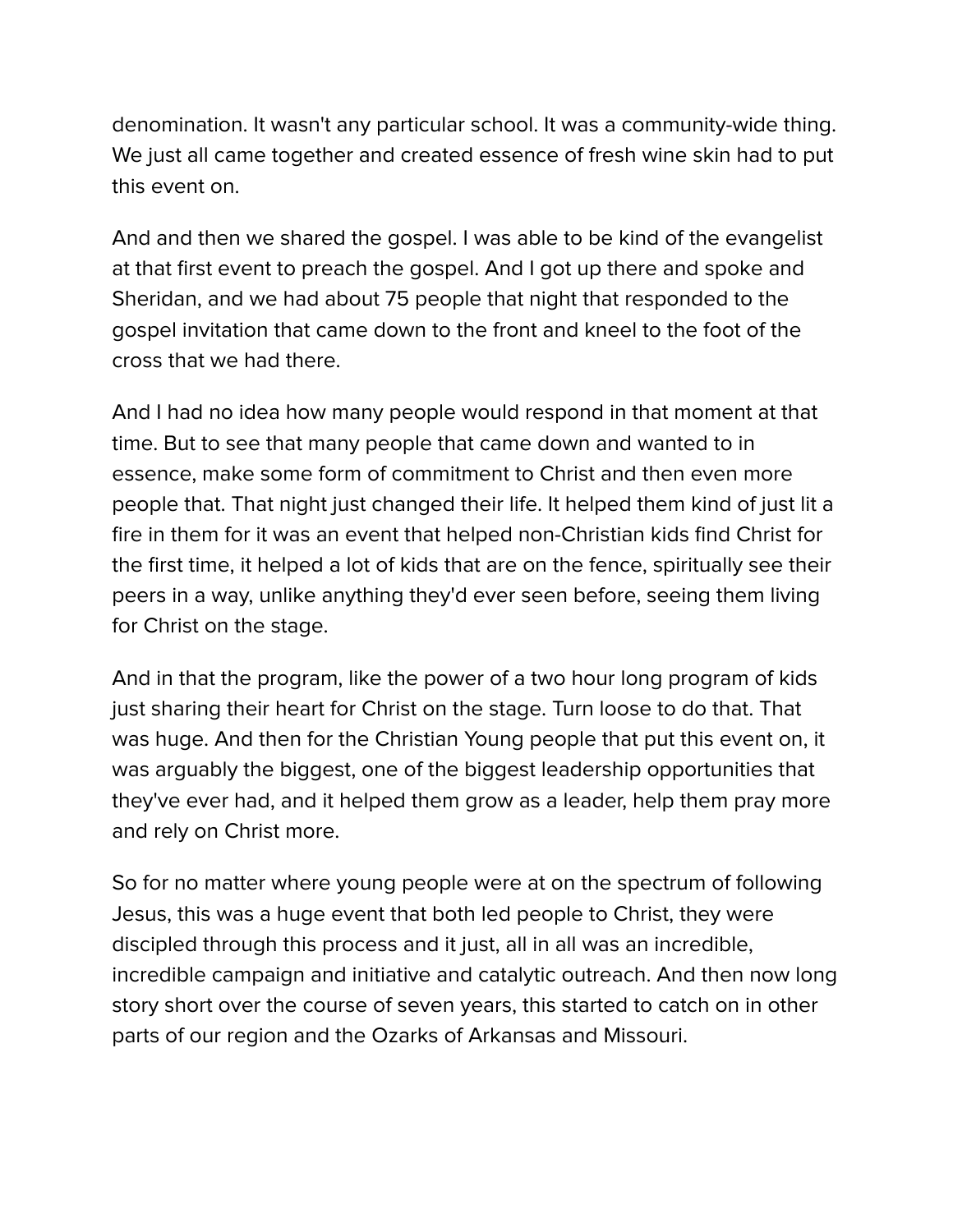And then it spread to the Chicago and Dallas and Memphis areas the next school year. And then the next school year, it spread from coast to coast around the U S and then the next year it spread international, starting with Europe, with the UK, Germany and France. I had some young people that found us on Instagram, social media then Mexico and France and different places.

And another been 108, I think is where we're at right now, 108 or 109. How to life events that have taken place in 22 states, six countries around the world. And it's all just young people from gen Z that are stepping up saying, Hey, we want to do something to reach our generation. Time is short. Our heart is broken for our friends.

So few of our friends seem to know Christ yet. We want to do everything that we can to be able to get the good news of Jesus to generation Z, especially while they're still in high school while we're still in high school before we graduate and move on in life.

**Josh Yates:** Yeah. Wow. What an inspiring story. I love, I love hearing students owning ministry, and I think that's the desire. Anyone who's working with students is that they would, that they would own it. And then students ministering to students that peer led evangelism and peer led leadership obviously is, is very inspiring.

It comes with this obviously list of challenges, which we could talk to maybe in a, in a minute here, but I guess I'm curious a little bit. What's making that stick. What's the hunger what's that fuel underneath that, that that you're seeing. Cause I think we've all tried something and it was kind of one and done.

And obviously you could say, Hey, this is spirit led movement, but what, what do you think is capturing the imagination of these young leaders? Like the students are saying, yeah, I'm in, I want to be part of this. Is there something that you can, you've seen your observe that you can articulate to that?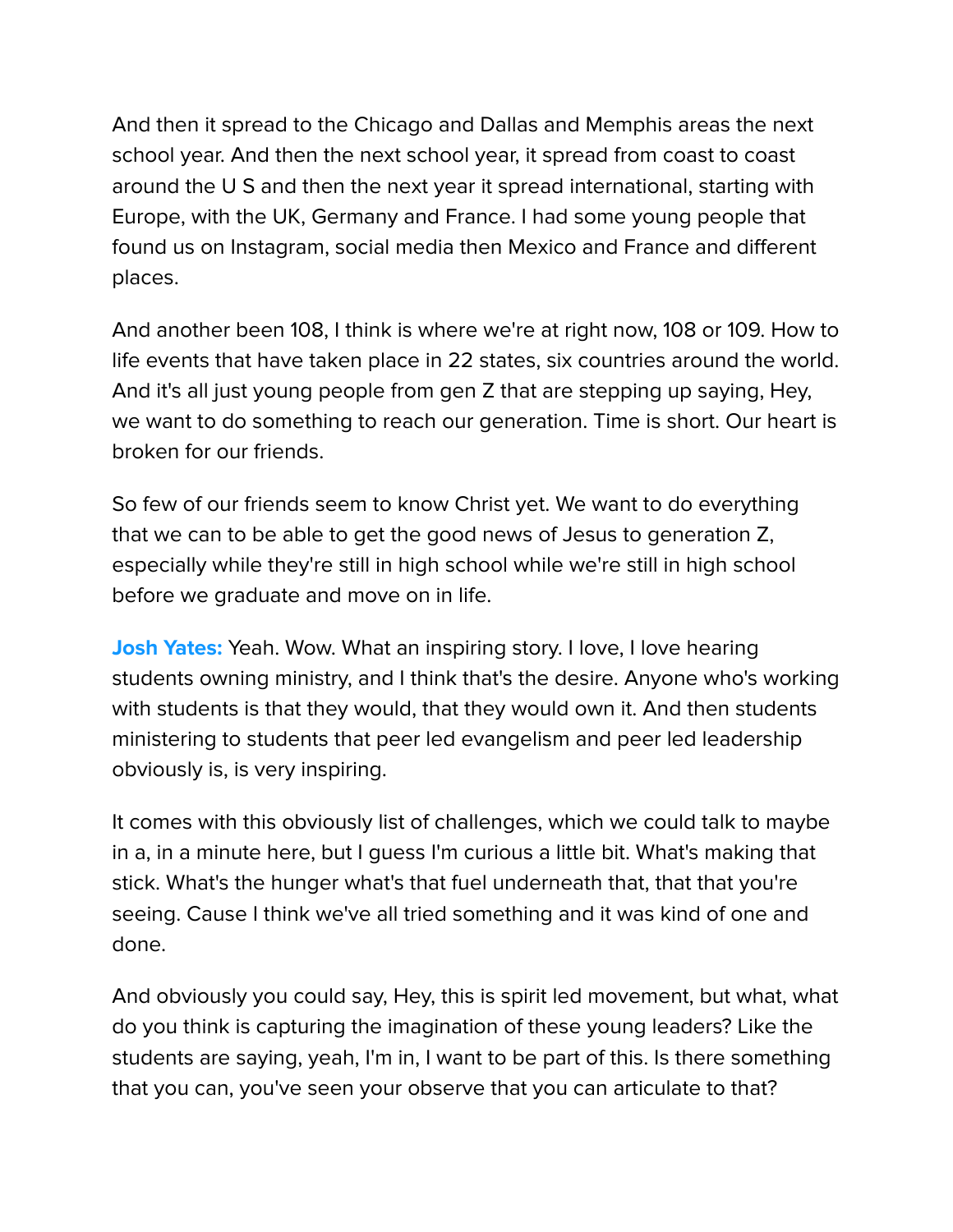**Jordan Whitmer:** Yeah. Yeah. I mean, I. For gen Z Christian Young people. So that I mentioned Barna earlier, their study in 2018 concluded that 4%, only 4% of generation Z American young people, teenagers only 4%. One out of every 25 young people has a biblical worldview, meaning that 24 at a 25 people in gen Z 96, set of a hundred. Probably don't really know what it means to follow Christ or, and, or they just don't follow Christ. They don't want to, or they're confused about what that means and the percent that may or may not be saved born again, that's not what that statistic necessarily represents, but bottom line, there's very few young people in this nation today that really know Jesus and.

And that's sad. And then of the ones who do they need to be discipled, and many of them are very young in their faith. And, and, and I believe that there has been, I love that, that there's a big theme of disciple-making here because disciple-making is huge. Like we, we've got to be able to disciple the next generation, especially when it comes to ministry and rising up and being bold for Christ and making their life count for Christ.

But, but many Christian, young people often what I hear is they say, I want to do something. To be able to reach my friends for Christ because Jesus has changed their life. Young people are gen Z is one of the most broken generations in history, leads all in all leads, statistics in all the wrong ways. So mental health is as bad as ever for probably any generation in American history. Mental health has bad anxiety, depression, suicide rates, it's all really bad. And, and it was, this was, these were the studies before 2019, before 2020. And, and now through a pandemic on top of it, and you just have a generation for the most part, it's like, does not really have a sense of purpose and meaning and direction in it.

And it's really sad, really concerning. It's like, what are we going to do about this? And if we're even for Christian Young people often, they're like, What are we going to do? Where's the purpose and mission and hope behind all this, but, but for many Christian Young people, they say, I want to be able to reach my friends and do something, to be able to get the gospel of them.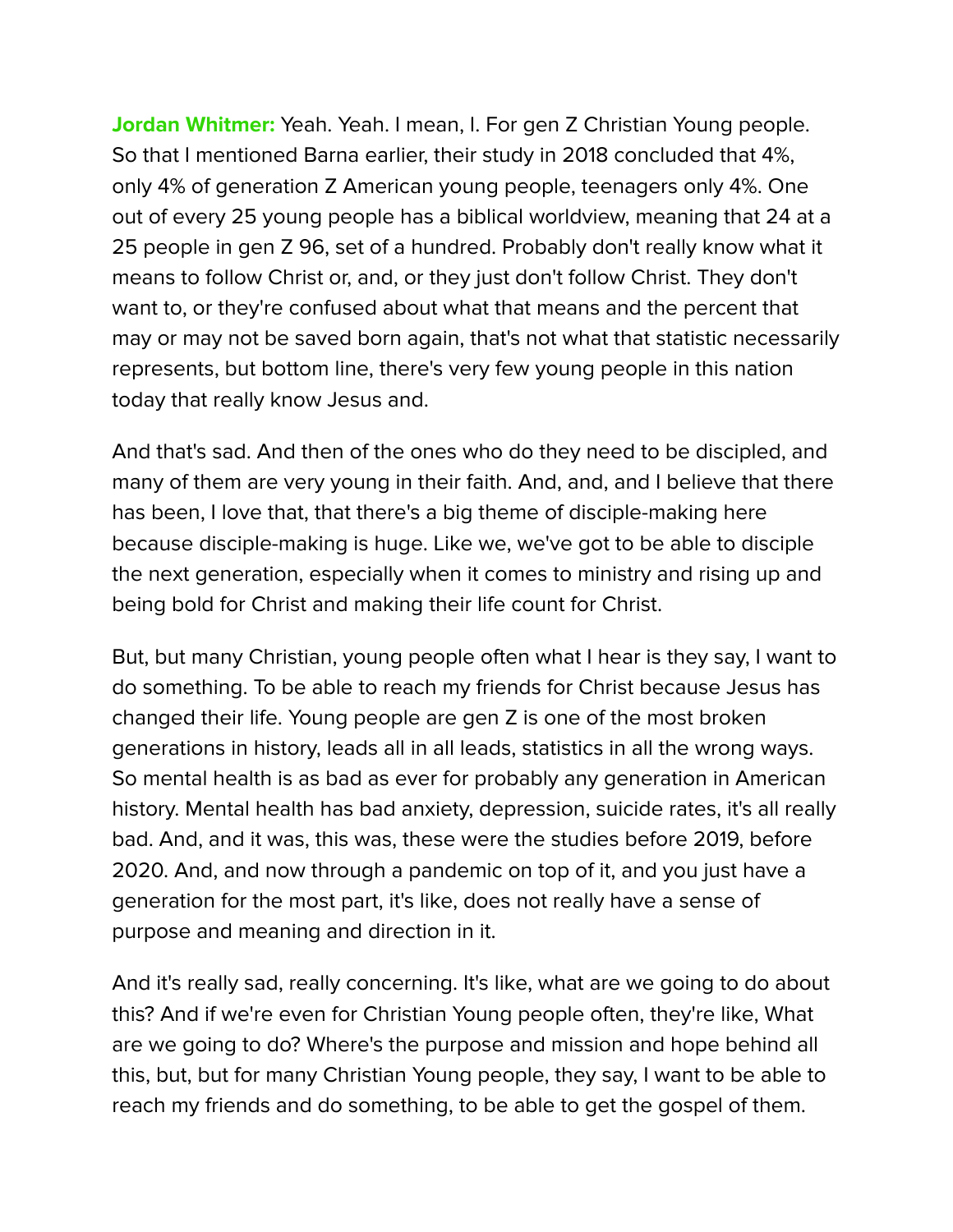And, and there's a lot of nuances with reaching gen Z. We can't just take the same old programs and platforms that maybe worked in the fifties or the eighties or the, or the, the two thousands even, or even the 2000 tens and think that, that we can take those and just apply them to gen Z. We have to really change things, I think in order to get to the next generation. Yeah, And I believe who better to do that then gen Z Christian leaders themselves who really do understand the nuances of what it means to be a teenager in the 2020s and in the Western world or in anywhere in the world. And people are connected their social media, which is a good and a bad thing that I can elaborate more on.

But there with young people today, I believe there is a hunger because people know what it was like to be broken and be lost. And that doesn't mean that Jesus changes their life and makes it completely perfect this side of heaven. We know that that's not going to be the case, but he is our hope. And, and we've been saying more and more than ever like, look, Jesus is the hope for gen Z.

That's even a little motto we're putting on some t-shirts this year. Just Jesus is the hope for gen Z because he is, and, and that's what young people, young people are, are desperate, they're broken and and many are willing to try Christ. If given a chance if given an opportunity and and, and Christian Young people want to be able to get that message to their friends, they just often don't know how.

And that's where the idea of a, how to life event or social media ministry. These are all things where people are trying to find vehicles by which they can help see their friends' lives changed for forever by Christ

**Josh Yates:** yeah, yeah. Yeah, so much, so many things coming to my mind right now, Jordan, trying to figure out which, which path I want to go down. One is I love the fact. That you have really native speakers. What better way to communicate gen Z to one who already speaks gen Z who understands the culture, understands the you know, the platforms, whether it be social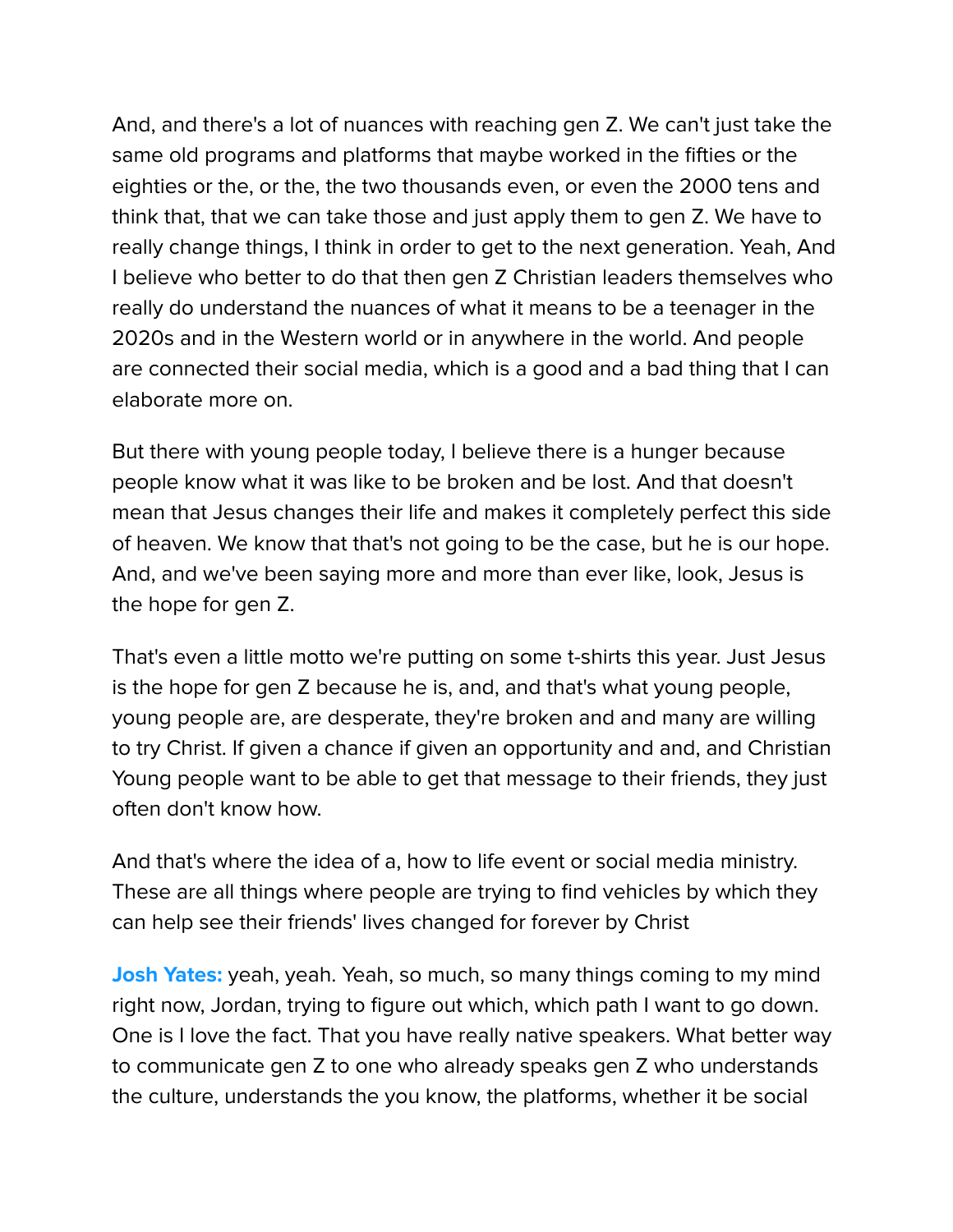media, as well as just some of the, the challenges they're feeling it emotionally, physically, spiritually, they understand that.

And then the world. So I think, I think what I may want to follow up with, well, how do you equip these students? Is there a training you walk them through in terms of preparing for evangelism. And then maybe the follow up question with that is then what things have you had to adjust in terms of training for evangelism?

He said, Hey, some of the things maybe didn't work even as late as you know, 10 years ago how you training them and then what are you training them to in terms of the, you know, the evangelism tools or strategies, what do you, what are some things you're learning in that

**Jordan Whitmer:** Yeah. Yeah. So for, for a lot of what we have done and what we T T to this date, over the course of the last seven years of of seeing how to life events happen and take place, they've been very, campaign-based where it's like, all right, we're putting a date on the calendar. We're going to rent a facility.

We're going to plan an outreach. We're going to invite, we're going to promote, and we're going to make it all about one big date and invite people to that. And we want to be able to expand beyond this in the future. And even this year, and in the years to come that's is what we're doing now. Even more so. Well, we've done a lot of intentionality of helping people know how to plan an event and, and, and, and some of those things, cause that's a lot, that's a big practical thing because a lot, a lot of young people would love some pumps. People have been telling me like, Jordan, I would love I've wanted to plan an event or rent a facility or do something to be able to preach the gospel.

It's like, I'm not the one who, I'm not the only person who has this idea. There are a lot of young people who have a heart and a passion, but they just don't know how even on that front. And so never happens. They, they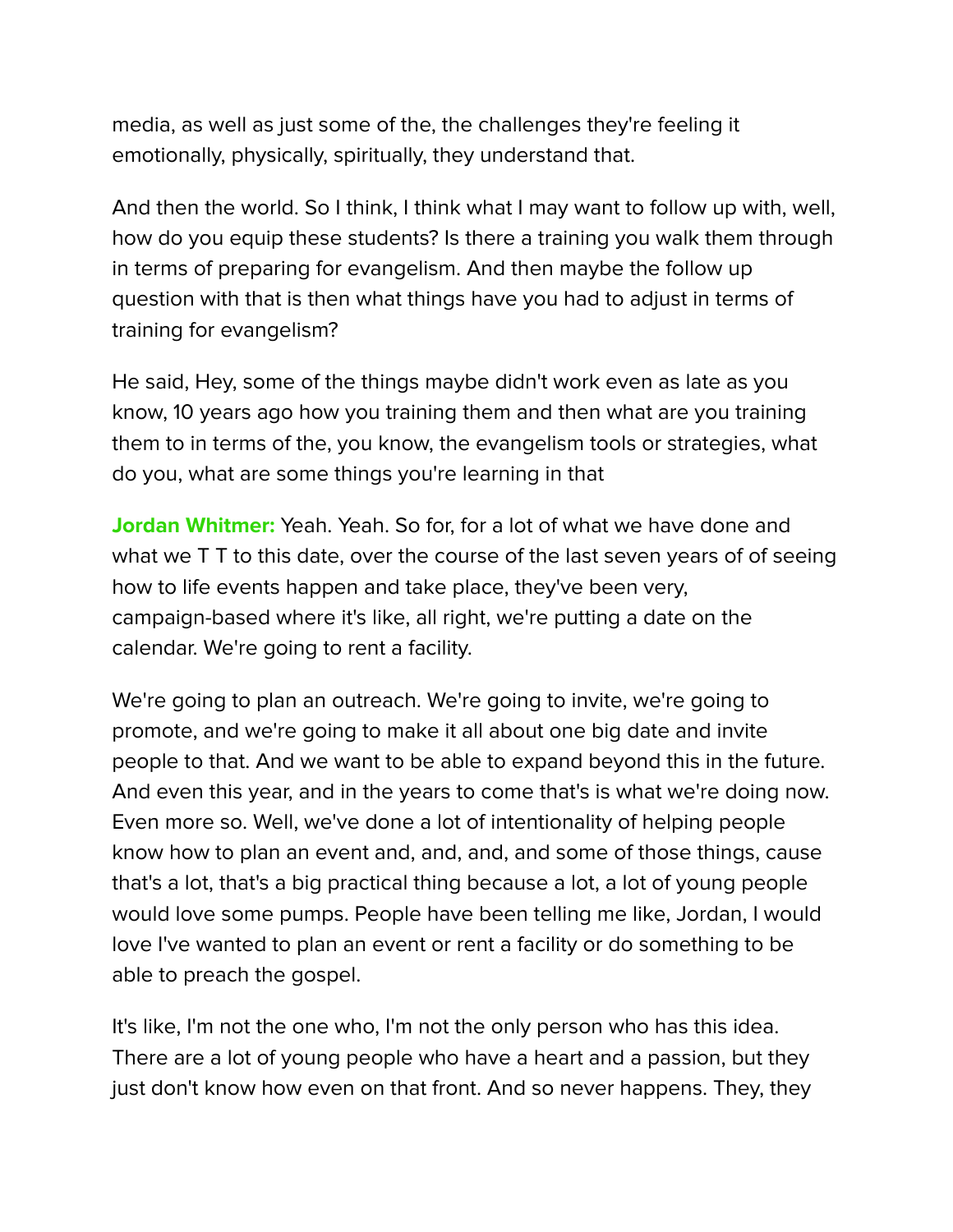might feel tug of the holy spirit to do something like that. When they're 16, 17, 18, like I did, but they just don't have a vehicle to do it.

And so we try to help them create, help, create a vehicle by which they can do something. But then yeah, beyond that, where we try to a lot of groups encourage each other. We there's a lot of, I don't want to say copy paste, but like a lot of what happens is, is one group will do something and then others.

Watch the video online of their event in another state or in another country, even it'd be like, oh, wow. That was really cool. I'd love to do something like that in my town or in my country or in my language or, or however. And and it's a lot of people in essence seeing, Hey, this is how the Lord's moving here.

And then taking aspects of that and it, and it's less about training and more about probably catching the vision catching.

**Josh Yates:** got it.

**Jordan Whitmer:** The DNA of what this movement has been about, which fundamentally is about Christ, the gospel, evangelism, discipleship, prayer revival, seeking the Lord and letting young people lead the way

**Josh Yates:** Okay. Yeah. So it's more as catching the vision for it and then letting them figure out how they're going to express. That sounds like there's a little bit of flexibility or it's a little bit more that they can kind of create it as they need, or is there like a structure that you encourage or how what's that?

What's it look like if I were to say, Hey, I have a sixteen-year-old who raises her hands? They I'm interested. W what, what would that, what would that look like?

**Jordan Whitmer:** Yeah. I'd say yes, yes. And yes. To your, to your question. So there, there, there, there is flexibility there. I really, really believe in young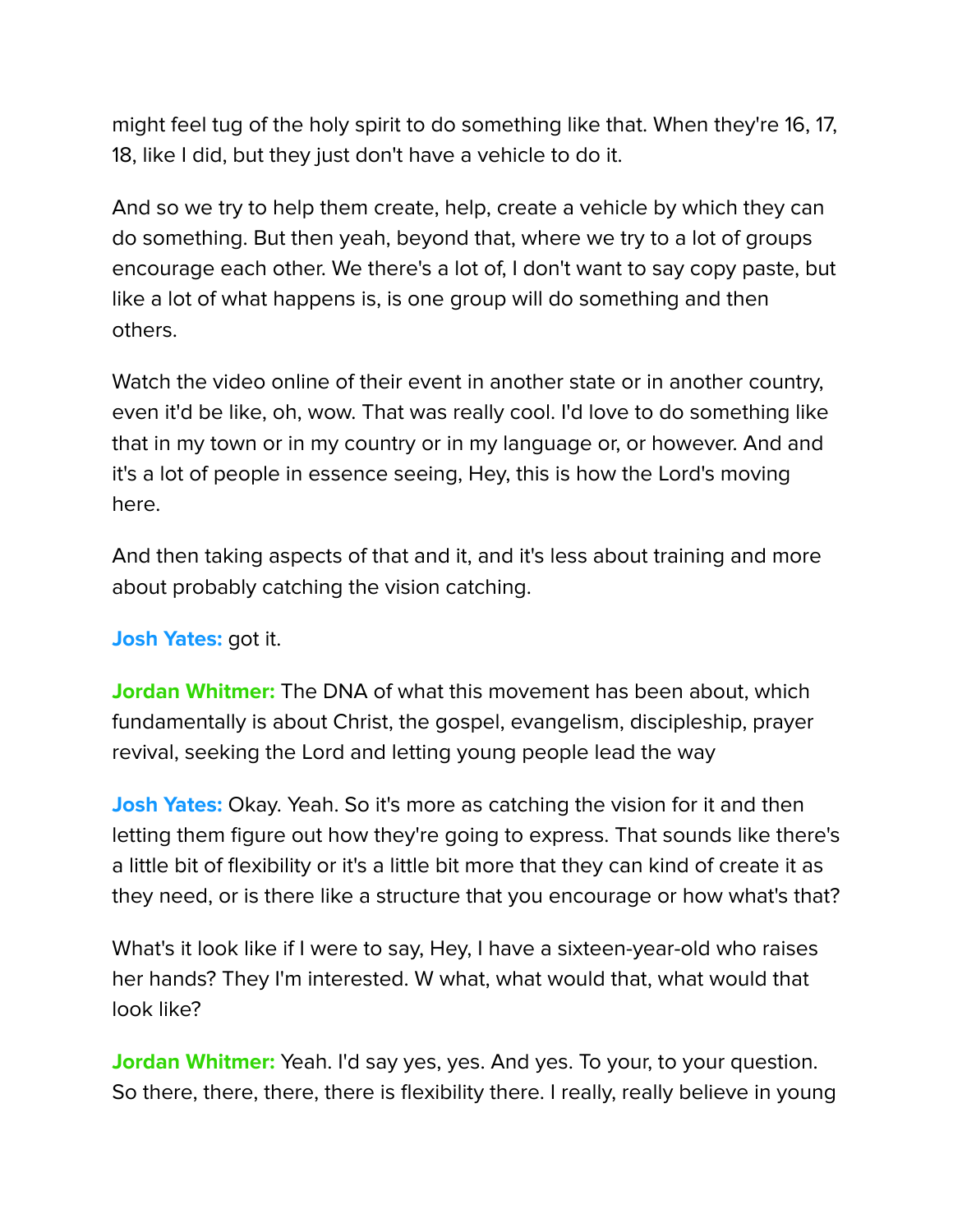people and especially gen Z, gen Z is very scrappy, very good at making plans and kind of just figuring things out. We've grown up on the internet. We know where it's very project oriented a few years ago.

Someone called it the do it yourself, generation, DIY generations. I mean like people just really have a sense of figuring things out. So a lot of times people figure out things now at the same time, we're trying to help people not have to reinvent the wheel every time necessarily. And we do try to find ways to help scale things, to say, Hey, here's the structure of what an event can look like.

We do have a video manual and a training manual that we have to help people know details on how do you do church networking? How do you do, how do you find a facility? How do you build a leadership team? How do you do all the little things that need to take place in planning an event and, and putting things together.

Now, those are all steps that we take in, in that process. And but we are hoping to do more build even more of a of a training system over time and had helped turn even more young people loose to do things. And we don't let just any kid plan an event where we do have some level of an application process these days, we don't let just any 16 year old plant something we really need to know. Okay. What is kind of a big application process that takes place these days?

**Josh Yates:** Okay. So there's some level of accountability. So there there's some form and structure. Maybe it would be kind of like this, Hey, we're going to give you the ingredients. We're going to tell you how to cook it, but we're going to let you cook up your own meal and the own kitchen. But we've given you kind of the, maybe the the recipes we've given you some instructions giving it, but let them take some ownership of it.

So there's there's ownership, but there, as well as there's some kind of form of structure of what it sounds like.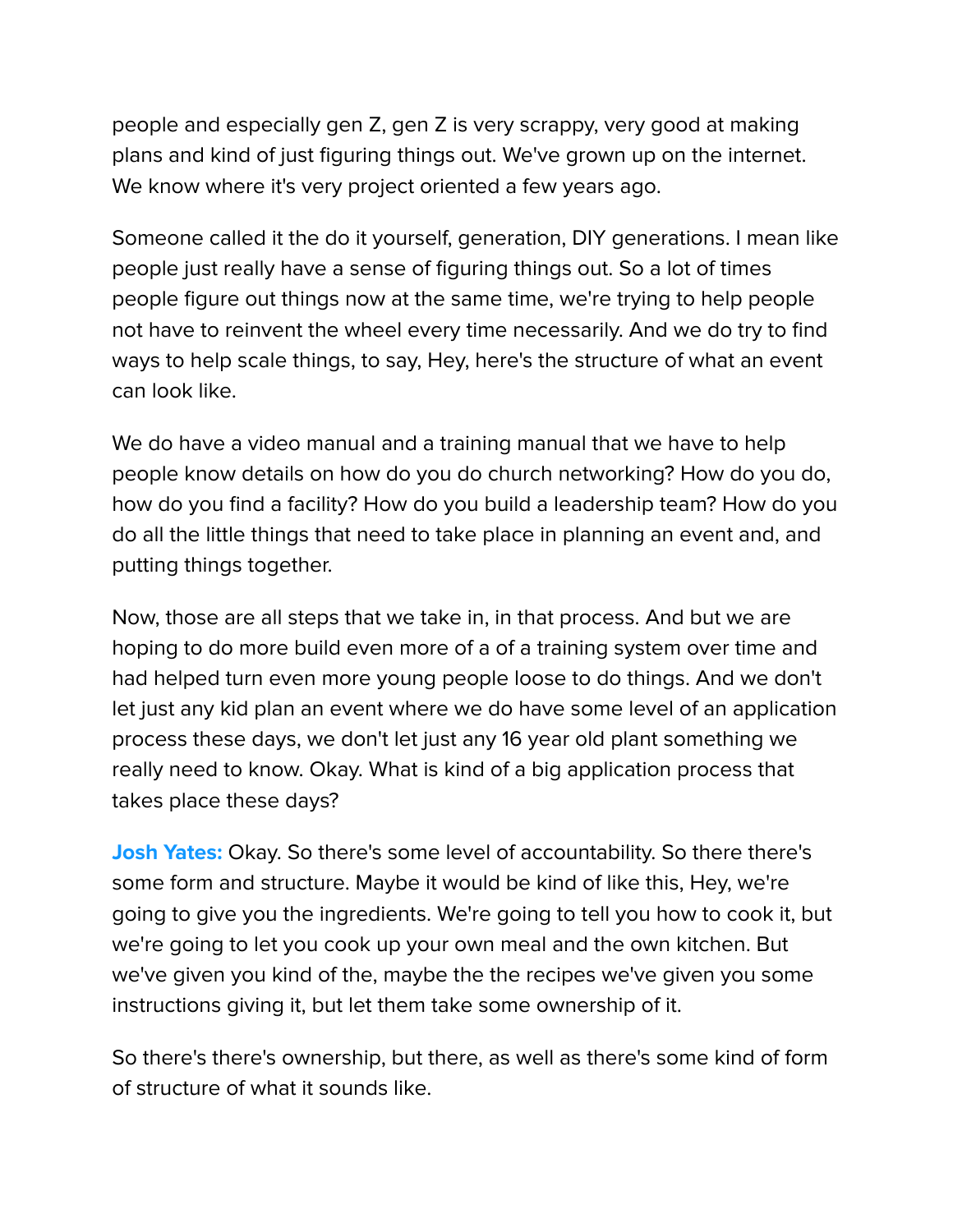**Jordan Whitmer:** Exactly. It is a mix of both helping people get that ownership because ownership is huge because so many of the younger generations, gen Z and millennials alike feel like in our world today, it's like, okay. Baby boomer and gen X generations run everything. They run the government and they run all the different things in gen Z is like, we have a voice.

We want to be able to use it too. And we want to be able to help impact our world. And often they feel like their voices are silenced or just aren't, they're not empowered. And, and I'm a big fan of empowering young people and giving them a chance. And especially in this sort of realm, there's, there's not.

I mean, sure. Someone could get up worst case scenario. Someone could get up on stage and say something really heretical or off, but like that doesn't usually happen because especially if you empower good quality young leaders who do have a heart. And so, yeah, I mean, it's somewhat. Sometimes we're kind of franchising this out in a way that's kind of the best analogy I can make it out to be.

So like there's a structure that we want to maintain and there's a standard in place where the, how to life event, but we do also try to empower people and let everybody kind of bring their own flavor to this. And, but all with the intent of reaching young people for Christ and, and kind of creating and stewarding a broad national international community, even of some of the most influential gen Z.

And the nation and from around the world,

**Josh Yates:** it. Okay. That's helpful. I think as funny as us older ministry leaders, we kind of go, how do we, how do we release it and how to make it go? Versus chaos. And so I love, I love kind of the structure of the form that you're, you're creating here. And I think the question that I, that I'm also want to hear a little more is, okay.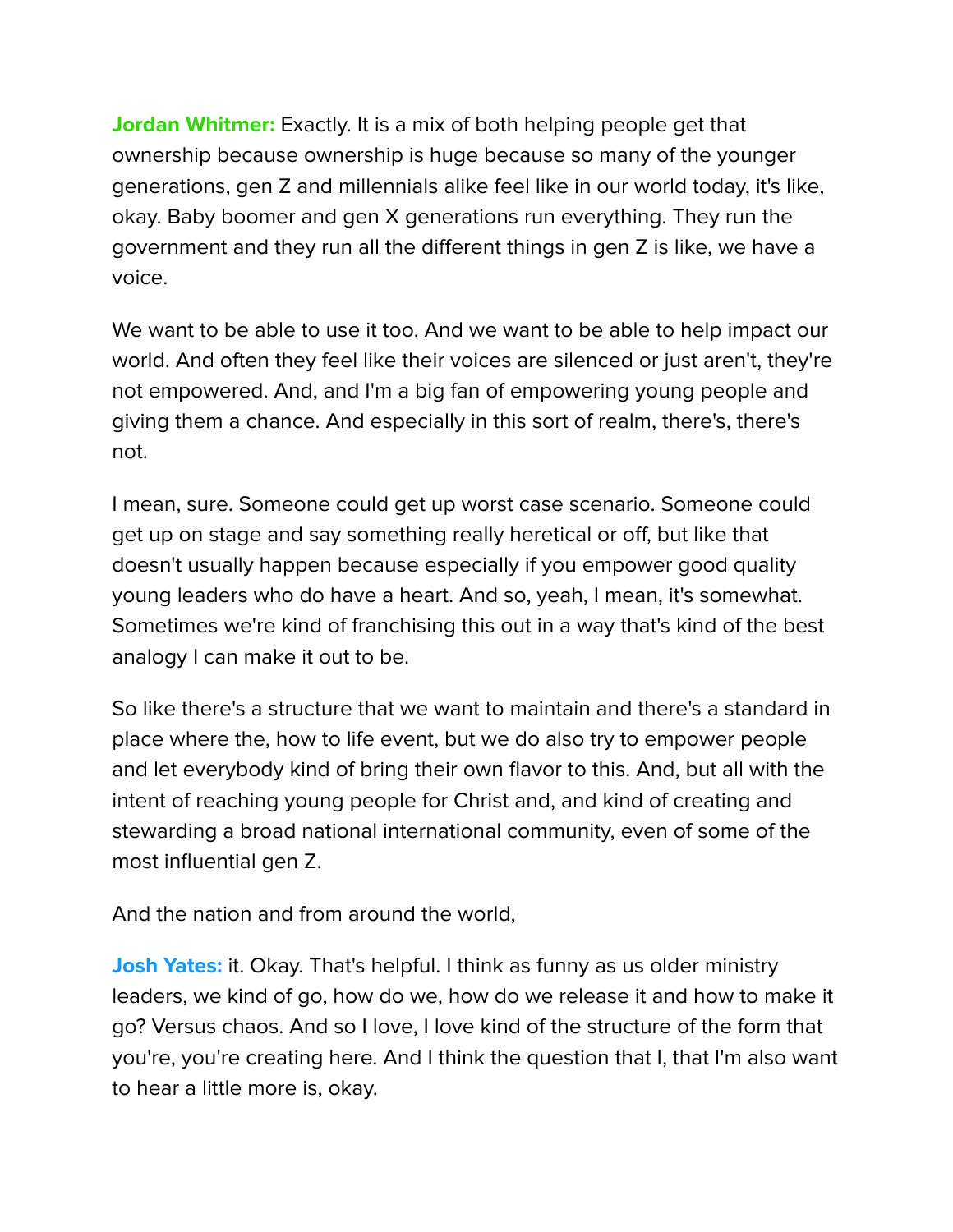So what does evangelism look like today with gen Z? What have you learned in terms of keeping that message the same, but what are some of the methods that maybe you, you guys have played with or experimented with in terms of really helping the gospel message getting out with Jen?

**Jordan Whitmer:** Yeah. So I'm going to speak just on a broader sense of what I'm observing and with gen Z Christian Young people, not necessarily super specific to how to life, but. Yes through how to life, but also beyond just with a lot of young people and leaders that I know, and, and I'm connected with in there, there's a lot of, a lot of organic stuff that's been taking place, especially since the beginning of the pandemic.

And one is and I believe in schools, you're in just through the general community, that a lot of Christian Young people that are discipled and growing, they are very intentional about personal evangelism. They do share their faith. They try to find ways to work the gospel into their conversations with their non-Christian, their lost friends that don't know Christ.

And because there've been a lot of studies where. I think people said, oh, of the millennial generation, like a third claim that a third of millennial Christians believe it is immoral to share your faith or like not, or like there's people like in a lot of people try to hype that premise up of like, oh, people don't want to share their faith because they're scared or they view it as unethical to do so now, but that isn't as, I don't think that's as much the case with gen Z, it is with certain people, but for a lot of young people that are genuine believers. has changed my life. He can change yours too. And people are kind of desperate for anything. I mean, there's a lot of like, oh, that's good for you that you follow Jesus, but, but people are very intentional in their conversations usually. And then I would say perhaps one of the biggest things that has happened in these last two years, that a lot of people aren't very aware of is just a huge spreading of the gospel on social media, particularly Tik TOK and Tik TOK has become the most influential platform.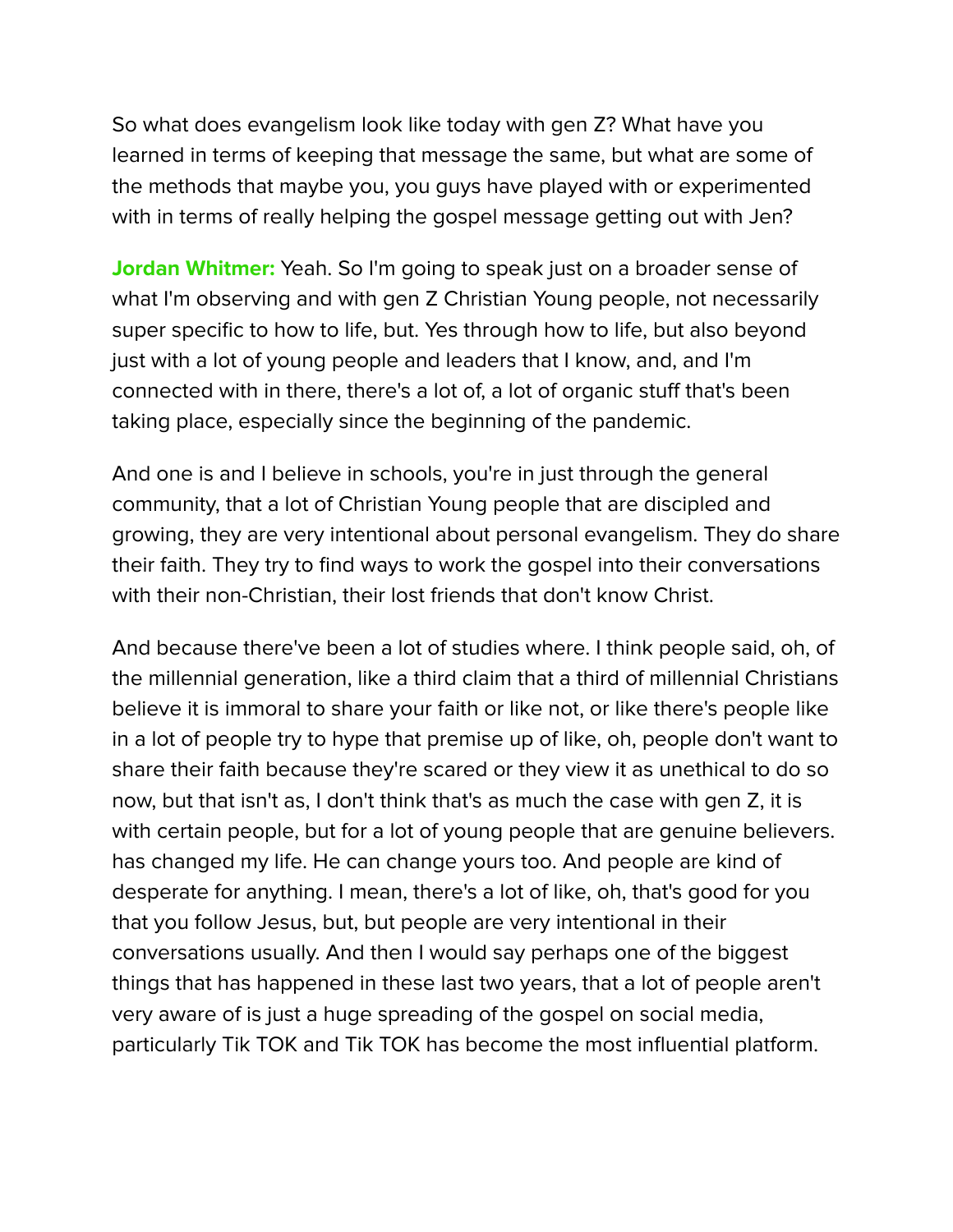On the planet in terms of social media just passed up YouTube in terms of watch hours. And I believe even Google in some capacity for like hours spent. It's like my goodness. If something is rivaling, Google, our search engine that shows that it is powerful and people all over the world are on. And at the beginning of the pandemic, there were a handful of Christian Young people that were tick talkers that started making videos about Jesus saying, Hey, I'm going to tell people about what Jesus has done in my life.

And they went viral because of tick tocks algorithm, people just straight up preaching about Jesus, the Christ. For some reason, I don't know why that Tik TOK allowed it to boom, but the gospel has trended. Like I think hashtag Jesus has like billions and billions of views. There, there are people all over the world hearing the gospel, seeing Jesus stuff.

And in a lot of it's literally put out by 17. Kids from Florida or different parts of the nation here or around the world that are putting the gospel out there. And, and there have been, according to my friends, they believe it truly is probably tens of thousands of young people that have come to faith through Tik TOK, through Tik TOK, live streams and videos and comment sections and zoom calls.

And. And young people being innovative, especially in that early part of the pandemic. April, May, 2020. yeah, There was amazing stuff happening. And there still is to this day, young people finding the gospel there and that's kind of created a whole new market. And I've, I've said before, if, if Billy Graham and DL moody and evangelists of the past, if they were alive today, And they were in their twenties.

They would be on Tik TOK because they could spot and evangelistic opportunity a mile away. And I believe that there's probably no greater platform right now in terms of the impact that you can get. You can be, it doesn't matter how old you are. You could be twenties, thirties, forties, fifties, eighties.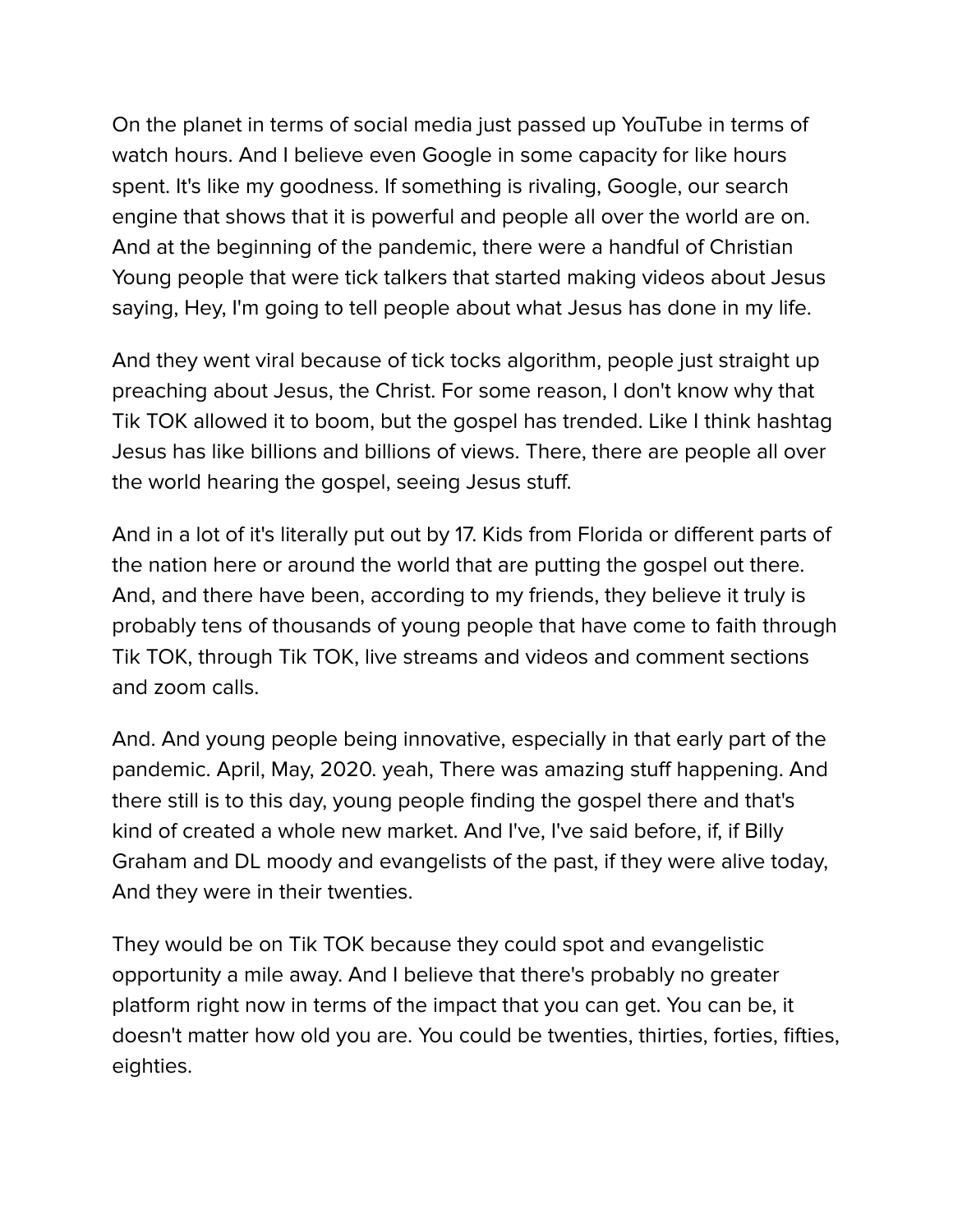If you can just relate with young people, share your heart. Be genuine, raw, real. I think every ministry leader that's willing to entertain it should at least consider maybe getting on Tik TOK, put stuff out there and seeing what the Lord does with it, because it is amazing what can take place and what has been taking place through social media.

**Josh Yates:** it seems so intimidating, right? You think, oh, I got, I talked to, does that mean I have to put a tick tock dance on? Does that mean I have to start watching all these videos? Like what's this mean for me? do we get over that threshold? How do you get over the fear of a new platform? What would you, what advice would you give for someone like myself?

**Jordan Whitmer:** Yeah. Yeah. I mean, you don't have to dance. You can, if you want, and it might go if you do, people might think it's funny. You'll get viral, go get more views and in anything for the gospel, I guess. But I think that there definitely is a fear I would recommend. The best thing to do is to start by following.

And just getting familiar with the Christian Tik TOK community. What's already happening, what people are doing what is sticking and, and it does ebb and flow even every few months, just kind of the way that things are going. But, but there's always, there's always people leaving the platform cause they're getting tired of it.

And then there's new people coming on now, but more and more people are on the platform and there's, there's always a need for more voices and people just to, just to try something and to, to share their heart. And I'd say the biggest thing is if you're willing to be genuine. And I believe that for those of us, cause I'm simultaneous the gen Z, but also an adult now.

So speaking as an adult, I believe that we, as adults need to not look down at young people or talk down to them. I think we need to really talk to them, treat them, treat young people as adults, dignify them, let them know that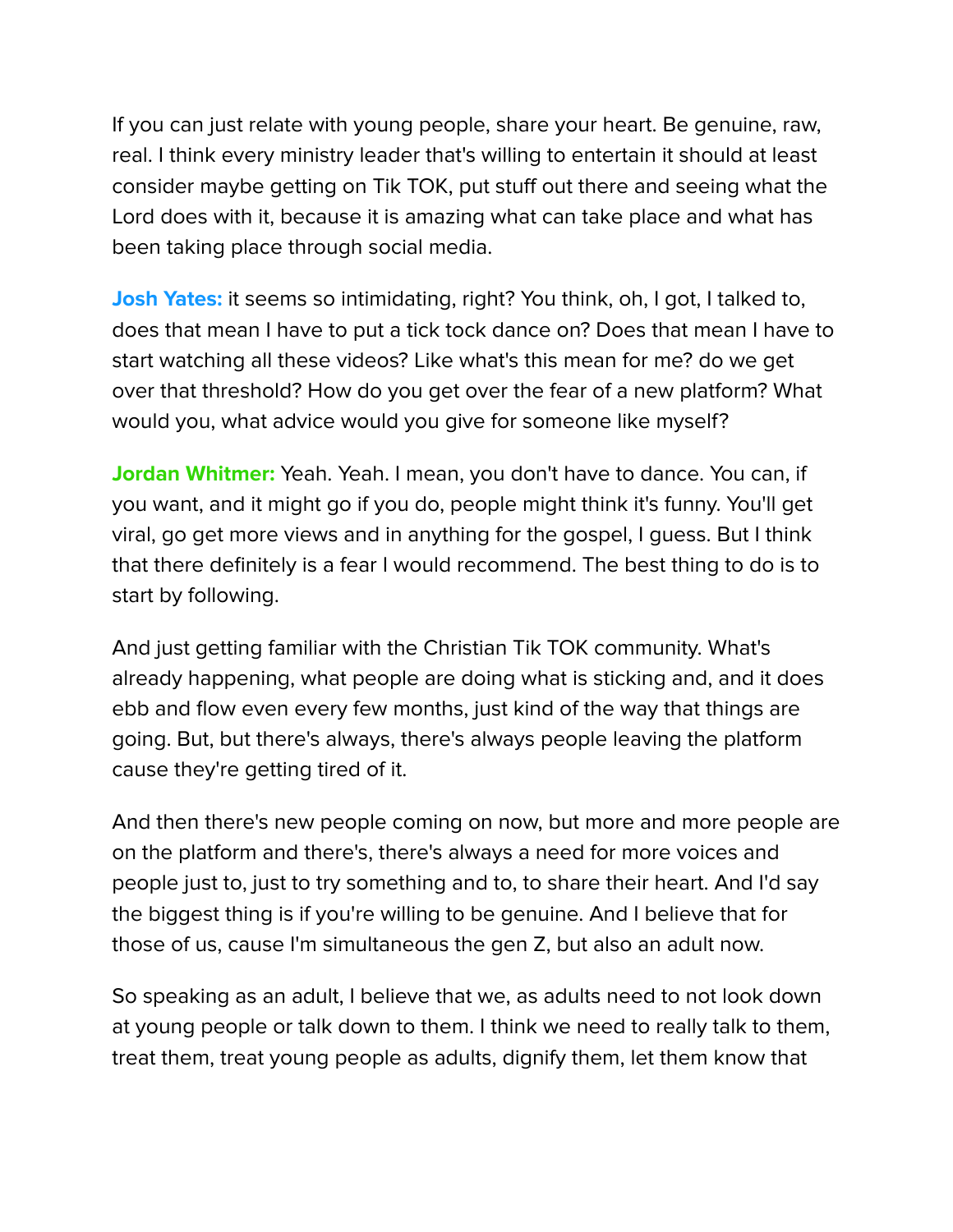we believe in them and that we. Yeah, I think that the Lord can use them and do big things in their life.

And if we are talking to them and just trying to have a genuine, authentic conversation, it's amazing what the Lord can do through that. And if we are humble and, and, and not make it about us and our platform and what we're doing. But just try to have a conversation say, Hey, this is my story. This is what Lord's into my life.

And what are your questions? What are you going through? What are you dealing with? And that goes for whether you're doing social media ministry or just in person, youth ministry, or anything with young people. There's I think a need for us to dignify young people and more than anything, show them that we believe in them and that God can use them.

**Josh Yates:** that's powerful. That, that they're, you know, they have something to say and we're coming to them at their level and asking those questions. And so, you know, in ministry, sometimes we spent so much time trying to solve. You know, problems that the world's not even asking. And, and so if I could ask you this question, Jordan, kind of as a voice of gen Z leading really a movement here, what are the questions we should be asking?

What are some things you, as you spend time with young gen Z, that they're going, man, I wish, you know, the church would X, Y, Z, or a wish. My, my, you know ministry leaders would look like this. What, what are some of the. Th the, the questions of some of the issues you're seeing among gen Z, that we're not even asking.

And we need to start, maybe re-engaging your kind of open up that door a little bit, but I'm just going to give you an open platform to say, what are the observe a S w what, what things would you encourage us to start maybe rethinking in terms of engaging gen Z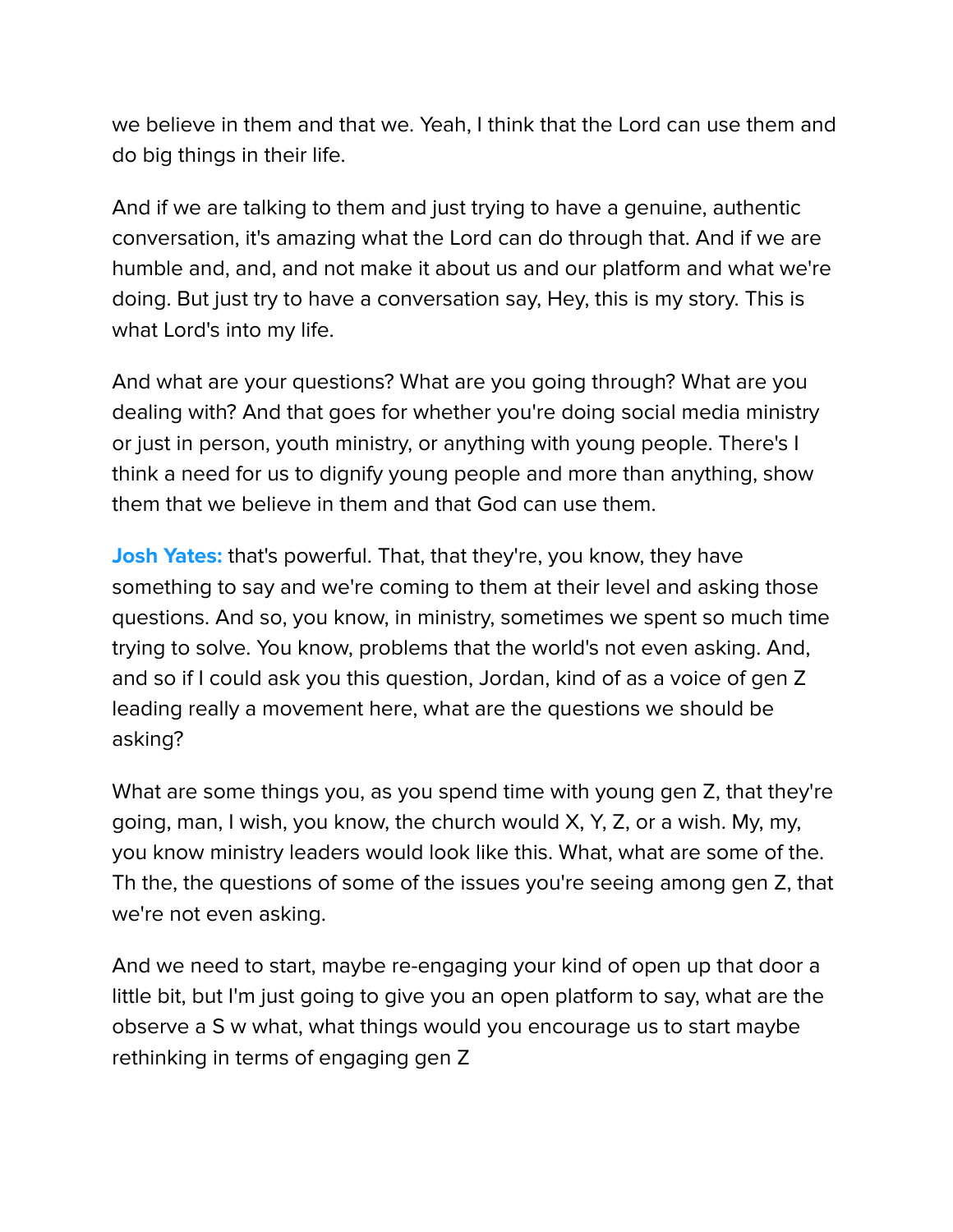**Jordan Whitmer:** Yeah. Yeah. I think that more than anything, we need to listen to gen Z and hear what they have to say, hear what they're going through. Be there for them. And. And, and just be a willing voice, not trying to young young people. Our gen Z is really good at smelling agendas and sniffing out, oh, does this person just want to use me?

Does this person just want me for my platform? Does this person just want me to beef up as youth group numbers is this person just want me for, for anything. And, and, and, and that goes beyond just ministry. Like it's for the, does this company just want me for my. Yeah, productivity does this. And that's why everybody, these days is rethinking everything.

It's like gen Z just has like the biggest radar of being able to sniff something miles and miles away in terms of, okay, there's an agenda here or not. And I think it is important for us to approach young people without an agenda. And, but with, but yes, with an agenda, but the agenda is different. It's an, it's an agenda. Of just being for them, listening to them, praying with them, hearing what they're going through and, and being raw and real. Everyone, that's an adult was a teenager at one point. And we can always look back at that and say, Hey, this is where I was at.

At that point, this is how Jesus has changed my life. And I think people, I think Jen's. Wants real raw pointing things to the cross and and, and, and really, and asking those tough questions and then there, and then on another note, there are many young people who do have a ton of questions, and they're big questions about society and like deep questions about society.

Young people, often, not every young person, but a lot of young people, especially young leader, young people that are in in school. They have questions about society and social justice and the world and racism and climate change and things that we as Christians often, they're like, oh wow. Like, whoa, why we usually avoid those topics because they're controversial.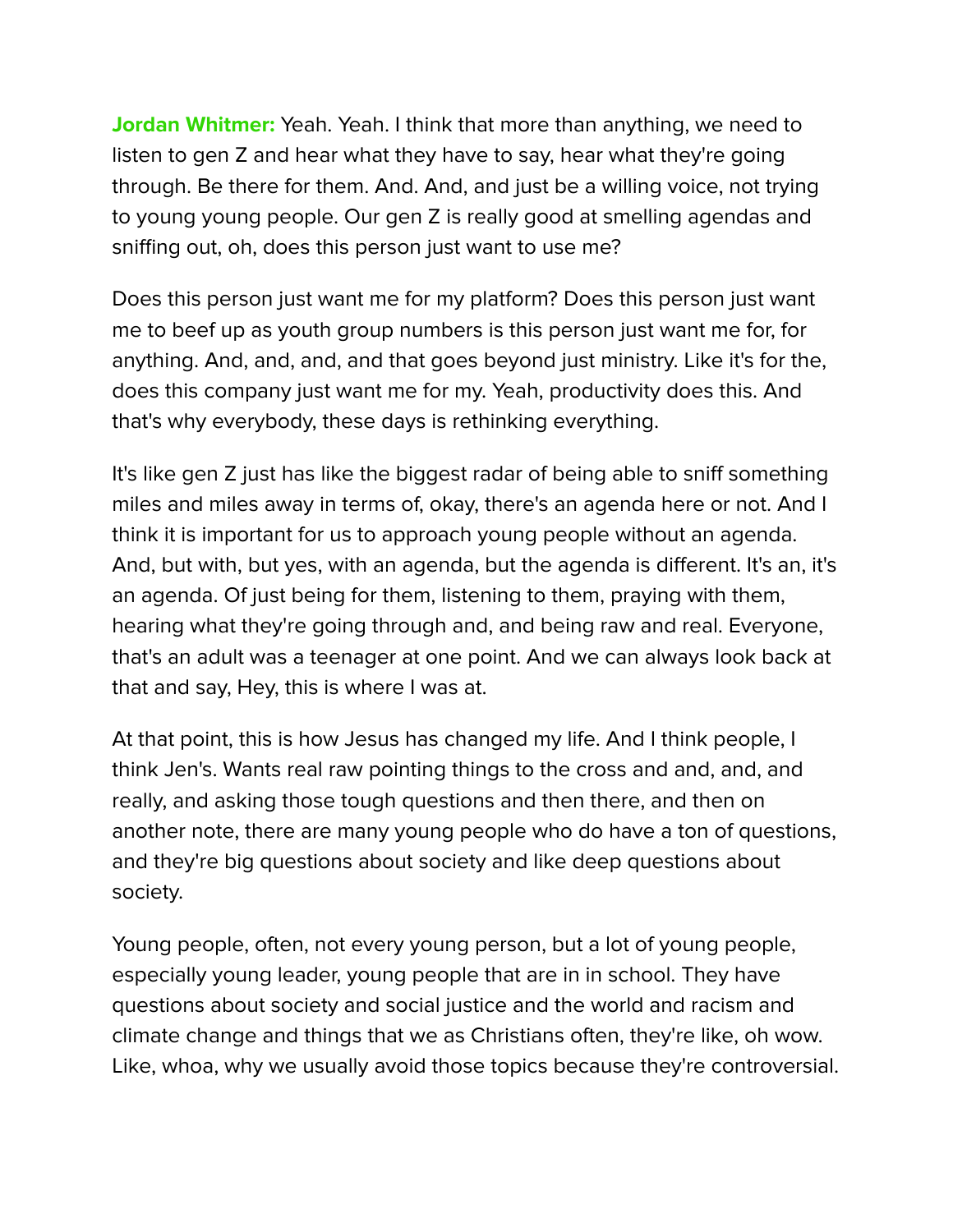#### But, but gen Z

often is like, yeah. And that's why we want to talk about it. We want to talk about these slightly more controversial things and, and it's, and it's so okay though to say, Hey, we don't have all the answers on. So long as we are showing young people that we love them and we care about them.

And they're young people dealing with all sorts of stuff. So many young people dealing with identity and some young people deal with same-sex attraction or things that are just like, whoa, how do we even address that in a youth ministry context? And I believe that these sorts of things, it's like we have to show that we love people.

We care about them. We stand by God's word and what God's word says. Absolutely. Yeah. But we need to love people and help meet them where they're at. And, and especially with gen Z, that has questions about life society, the world, why there's so much pain, why there's so many issues. And even if we don't have all the answers, because we don't, we can be there for them.

We can love them. Pray with. Point to the cross and know that he is Jesus alone is our answer. And he is the hope, as I said earlier, Jesus is the hope for gen Z. And the more that we can convey that the more that young people will often listen to us. And, and, and, and we can help be instruments that the Lord can use in their lives.

**Josh Yates:** yeah, I think thank you, Jordan, for, let me open up that door and speaking into that, that was that wasn't part of the script, so to speak, but I, but I'm really curious and I love just your heart the way you articulated that. And I'm curious a little bit to Jordan. What, what are you learning just as a ministry leader stepping into now, this thing went viral essentially, you know, seven years ago, six years ago, and now.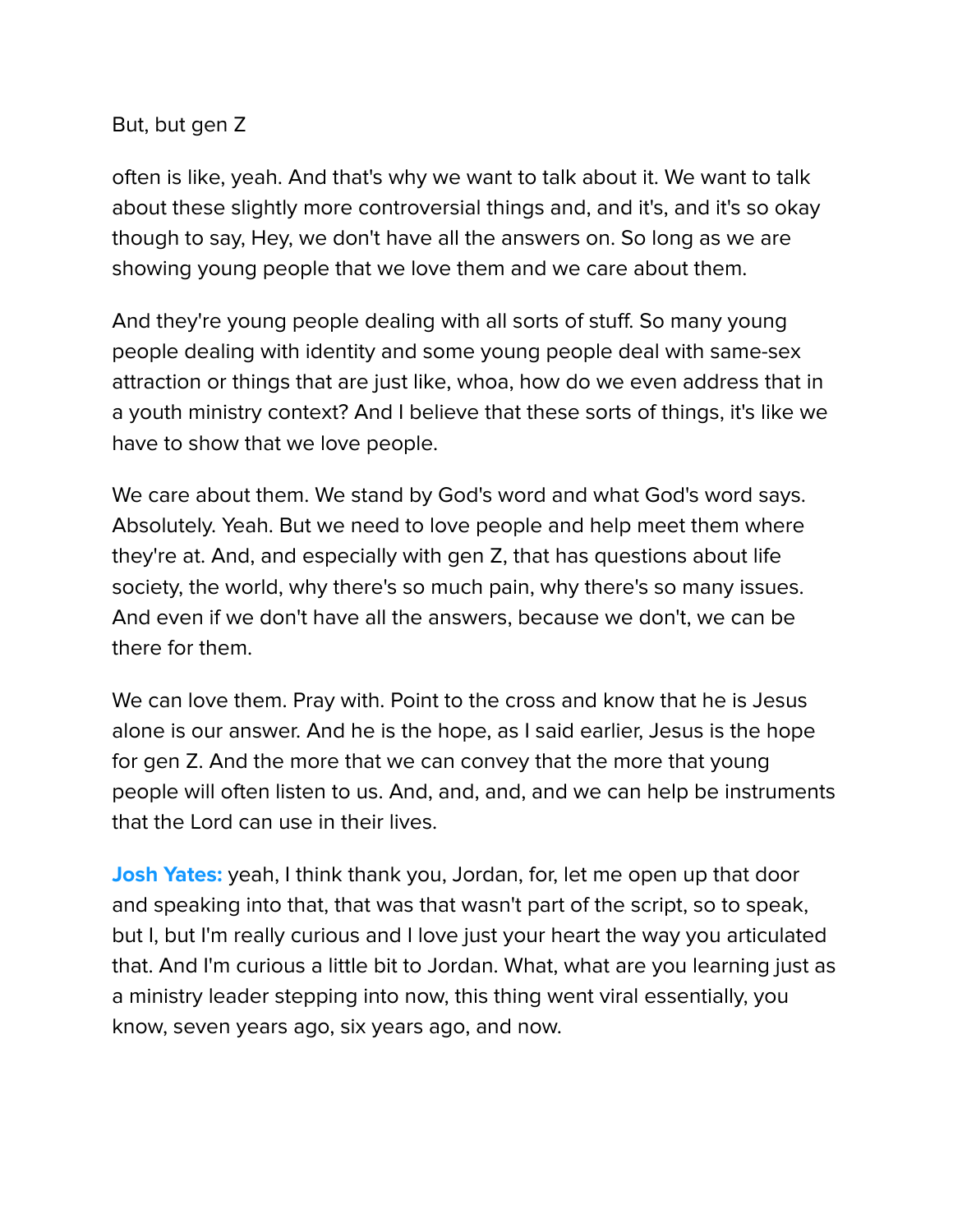20 different states across the globe and going international. And you're stepping into now you said kind of a, a gen Z adult you're entering into, you know, the front lines of trying to lead a movement and growing as a leader, what are some of the things that maybe you can speak into in terms of just a young leaders who are in your same maybe your same demographic, trying to S trying to step out and trying to lead what's that like for you and what are the things you.

**Jordan Whitmer:** Yeah. Yeah. I mean, I I'm constantly learning. I feel like a lot of times people are, at some point I want to write a book and the problem is, is every three months. I am in a different position now because of how much I'm learning about this generation. I'm like, oh, that would be a very different book today than if I had written it three months ago or three months from now.

And eventually I do need to stop and just write a book. But, but the reality is is there, there is so much that I'm learning and. And I spent a lot of time looking at at history and youth movements and how the Lord has moved in the past, both in our country and around the world and throughout the history of the entire church.

But, but even in the last few hundred years, looking at the great awakenings and revivals of the 18th century and George Whitfield and Jonathan Edwards and the Wesley's and all those leaders in that era. And then in the 18 hundreds, you have DL moody. You have different things. Sunday school movement, student volunteer movement.

I'm a big fan of the student volunteer movement and just an era where just seven generations ago today we're known as gen Z, but seven generations removed was known as the missionary generation. And that was an era of young people. Leading and going all over the world and many wanted to share the gospel and take the gospel to the nations.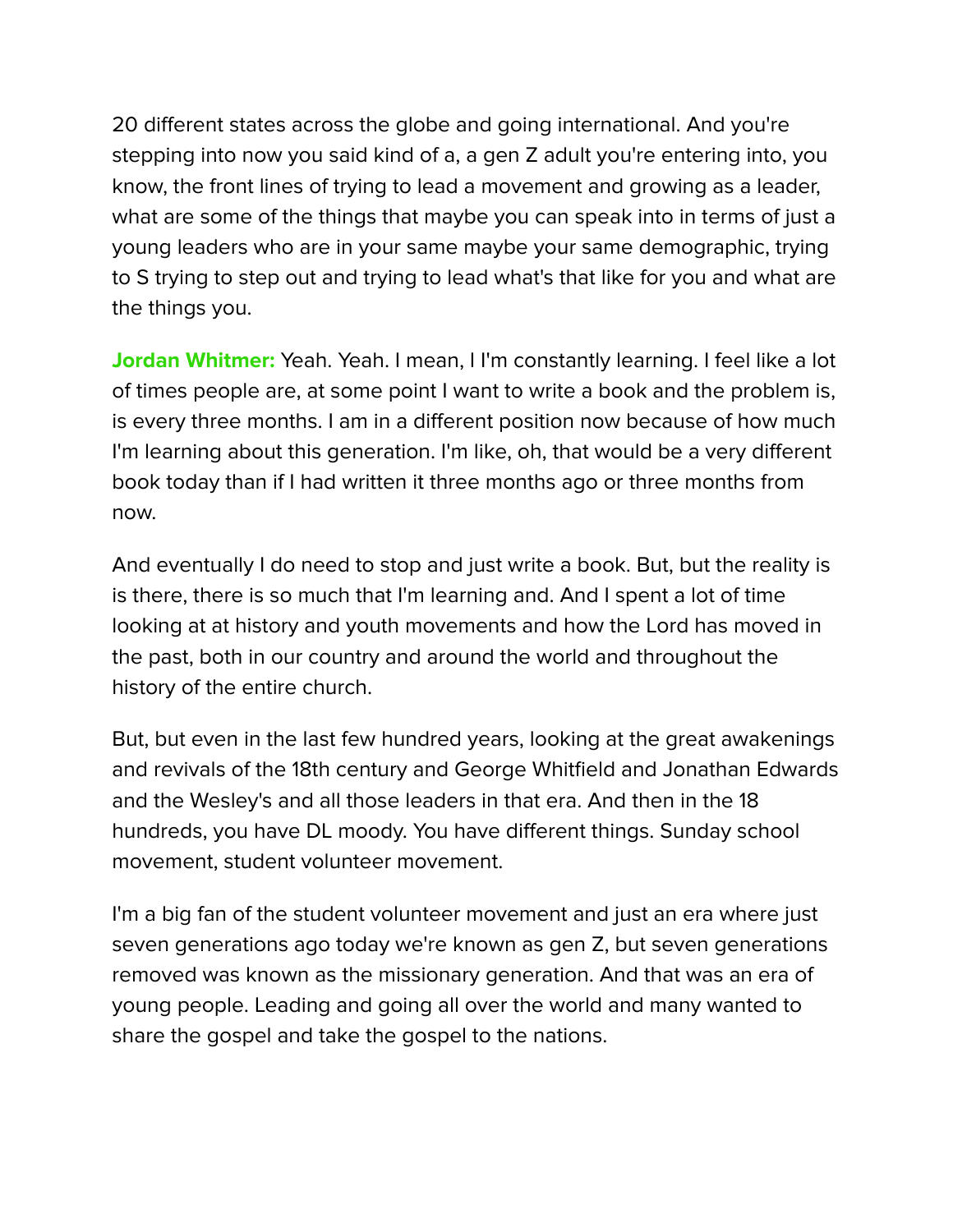And there was a whole move of God's Spirit. At that time with young leaders stepping out saying the great commission is important and we've got to get the gospel to people and, and, and the 19 hundreds, you've got even more stuff and revivals and youth for Christ. Young life and FCA, I mean, just other really cool things that have happened, but in many cases we're due for, I think, a fresh move, a fresh revival today.

It's been a while. None of the current generations have really experienced much besides baby boomer generation experienced a bit of the Jesus movement and the, in the sixties and seventies, which was definitely some awakening on that level, but in a revival of sorts, but. We haven't experienced a major awakening necessarily.

And, and I guess where I'm going with this is just with, with young people. I think it is important to continue to try to open their minds and hearts. And because it does feel like there's a hunger, perhaps, maybe even a stronger hunger amongst today's young Christian Young people that I know than has been for awhile.

And. And my hope and my prayer is that we can continue to do whatever we can to empower young people, to train them, to pour into them. Young people. One thing I've learned is that young people really need a lot of mentors in their life. They don't have a lot. I put a poll up on our Instagram page for which has over 13,000 people that follow it.

And, and, and we had about a thousand people participate when we usually do like Instagram polls. And one poll I asked was, how many of you have at least these are young people, Christian Young people from around the U S and other parts of the world. And one question I asked was how many of you.

have at least.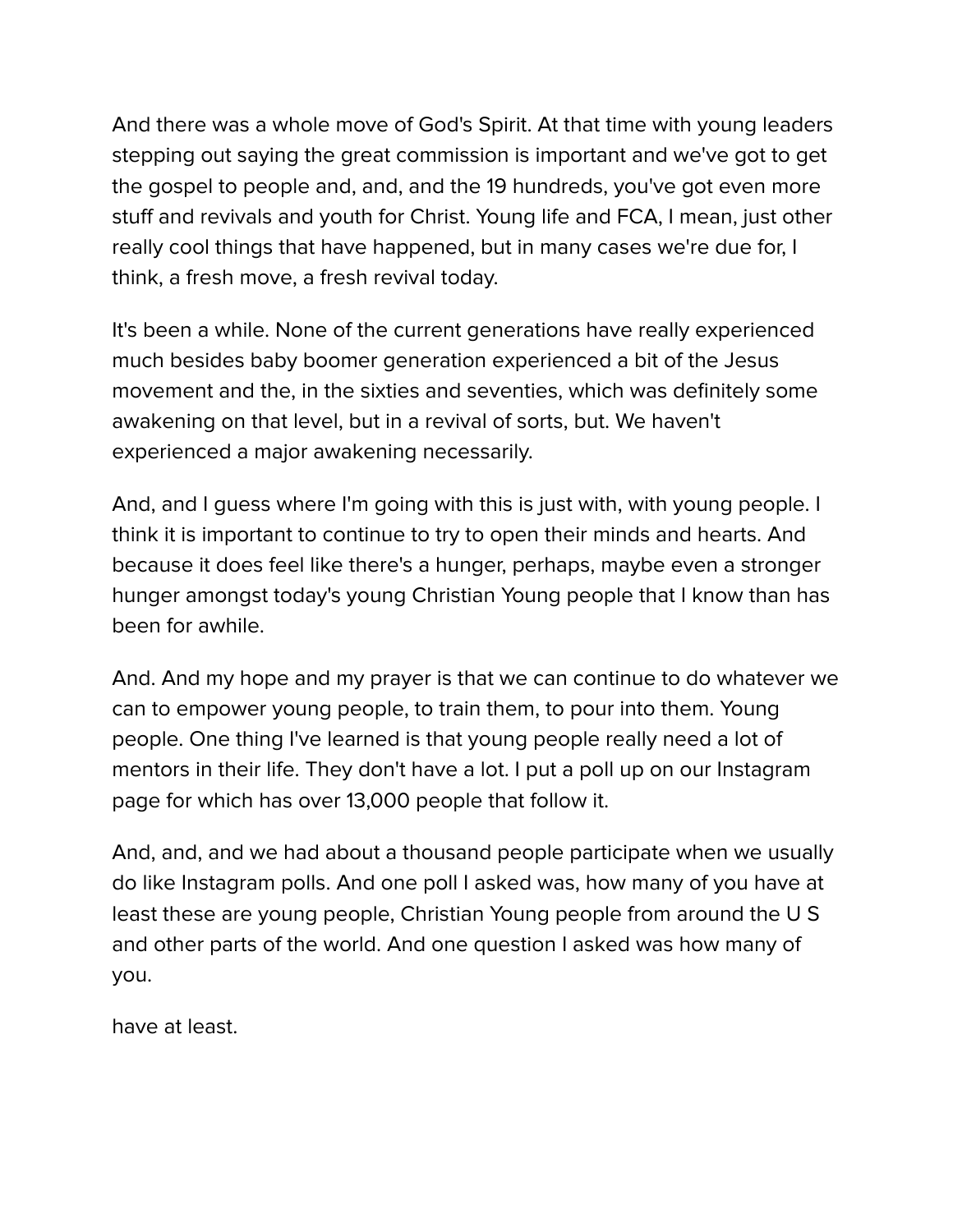At least one good mentor over the age of 40, over the age of 40 pouring into your life. And by 60% said, Yeah.

yeah.

I've got at least one. 40 to 50% said, no, I don't really have anyone over the age of 40 pouring into me. And that was really heartbreaking to realize that so many young people, Christian, young people they're being discipled by the internet.

They're being discipled by Tech-Talk, they're being discipled by their friends, by community. And that's not necessarily the way that it should be. Cause I, I wish every young person had someone over the age of 40 pouring into them, pouring into their life, helping them out. And just being there for them.

And that's going to take intentionality on behalf of both generations, gen Z, to be open to people, pouring into them and, and older generation saying, yeah, we believe in you and seeking them out and just saying, Hey, can I, anything I can do there for you? Anything I can do for you? How can I help you? How can I be there for you?

And, and in having that intentionality, I think would be. And it would be revolutionary if we could scale such a thing and see, one of my favorite verses in all of scripture is acts two 17 where this is Peter's Pentecost sermon, which is quoting the prophet Joel from the old test. Which is talking about God himself.

When God says in the last days, I will pour out my spirit on all people, your sons and daughters will prophesy. Your young men will see visions. Your old men will dream dreams. And I like that verse because it shows that at the end of time, whenever that is a as we're approaching, when Christ will return, there will be a big outpouring of the Lord. And it will involve young people, your sons and daughters prophesying leading the way, both men and women, young people going crazy for Jesus and in your young men will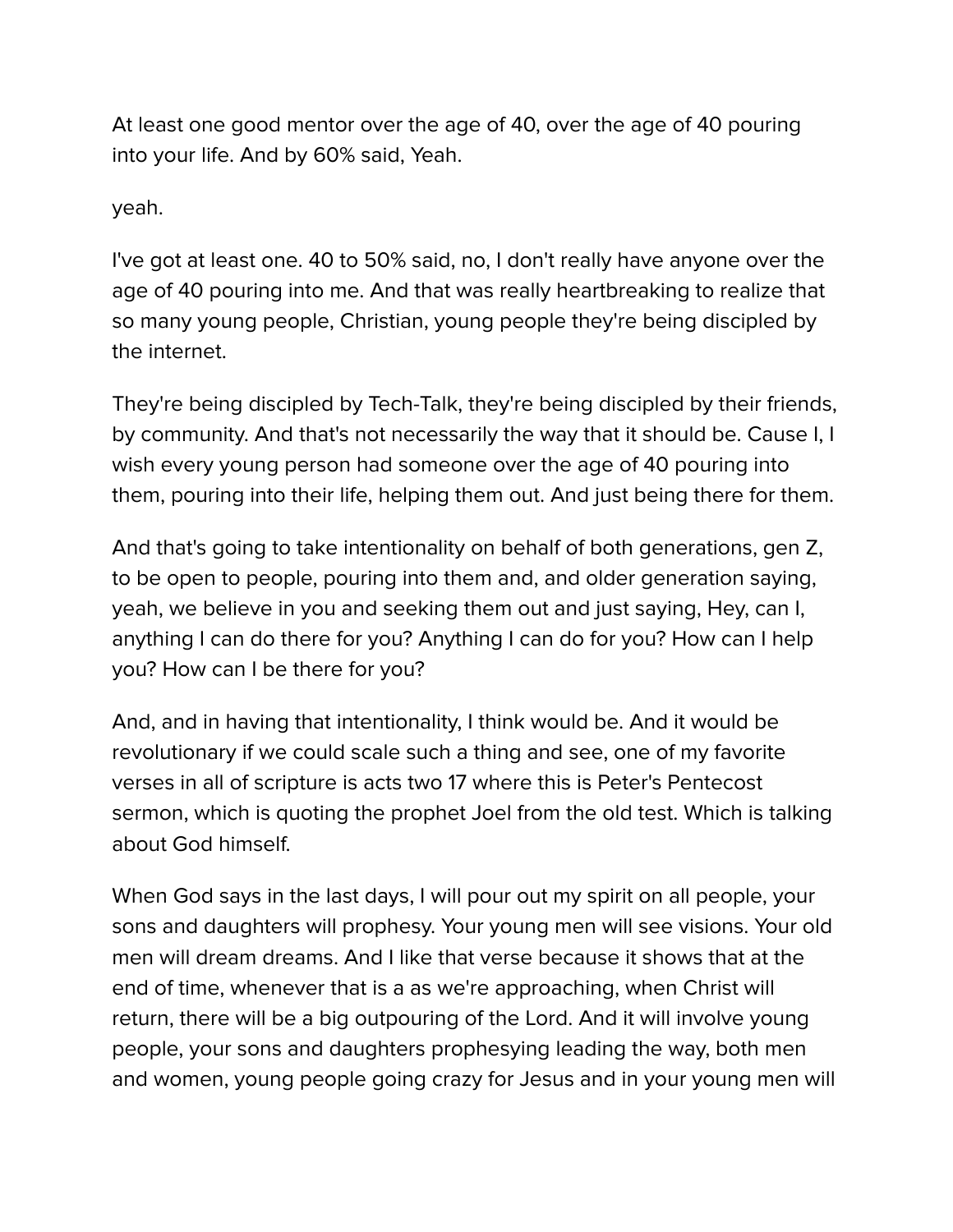see visions and dream or all sorts of really cool things. But then your old men will see visions. It shows that young and old, both generations.

We'll team up and work together saying, we want to see this world reached and we know time is short and there's an urgency in so much of my life is trying to bridge these generations together, saying we've got work to do. We've got to stop with the generational polarization because it's very strong and arguably the generations are more distinct than ever.

But I think if we can bring people together across the generations, it'd be amazing what the Lord could do.

**Josh Yates:** yeah. That right there Jordan is in my, in my sweet spot. That's a conversation I would love to continue diving in. And just, how do we bridge that gap? The intergenerational gap, I think is one of the big challenges that we see in the church today. And so I think you hit the nail right on the head.

And so I don't want to, I don't want to speak more into that because I think what you said was profound and I want to kind of let that set, with our listeners and and for us to wrestle with how do we bridge that intergenerational gap? And I think that's the voice of, I think honestly, gen Z millennial leaders have to figure out how to, how to to take the people who are before us and.

But as well as they have something to contribute they need to be willing to adjust and change just as much as younger, younger leaders need to be able to say, Hey, they have something to offer and I'm actually desiring somebody to invest into me. I'm looking for a mentor. And what you've articulated I think is, is actually a pressing issue.

I don't have any solutions just yet. I'm praying and I'm sure you are too. And so that's the kind of question I want to kind of end out with. From here, Jordan, what are you sensing? What's next? What's God doing with how to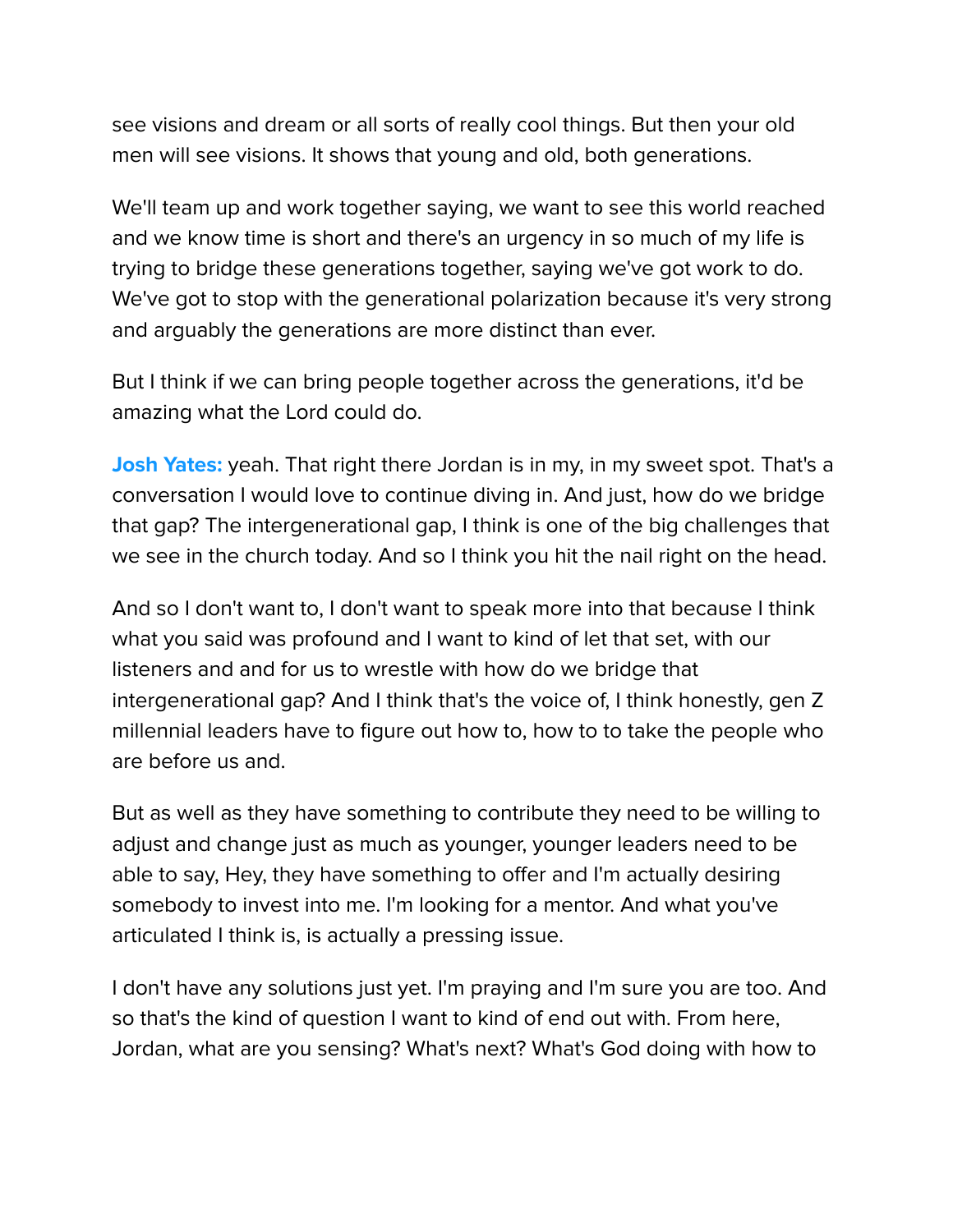life movement and in the months and the years to come then as well as, how can we participate?

How can we join you in this movement?

**Jordan Whitmer:** Yeah. Well, thank you Josh. I mean, a big part of my heart and vision more than anything is I think I we've been able to convey over the course of this podcast is just empowering the next generation. Turning young people loose. When I met you in Texas in 2014, and I spoke at that Accelerate Conference that happened when I was 16 years old, myself, 20 of 2014, I was 16.

I shared a message and in my part of my story, Did the leaders in the room, turn us loose, turn us loose and let us see what happens. And, and I think that's definitely important in a big, and that's always been a big part of my passion, starting as a teenager, myself, and now in my twenties and as a kind of a leader in the gen Z ministry world.

Now trying to find ways to help empower and turn loose gen Z. So as far as how to life, where we want to have more of. Outreach events around the nation, around the world. And and, and if you're a ministry leader listening to this we would love to connect with you. We're really trying to be able to do things as much as possible collaborating and serving the local church in the cities that we are in.

So we're not trying to just come in and do a big Jesus party and then leave town. We're we're, we're trying to help facilitate Christian young people in a city to do something more by coming to. Across your denominations, different churches, different schools and, and seeing what can take place, but all the while empowering and turning loose, the gen Z Christian leaders. And we want to see more outreach events happen. We want to see more digital content. We do a lot of leadership retreats for young Christian leaders and people who need to be trained, equipped, empowered in that way. And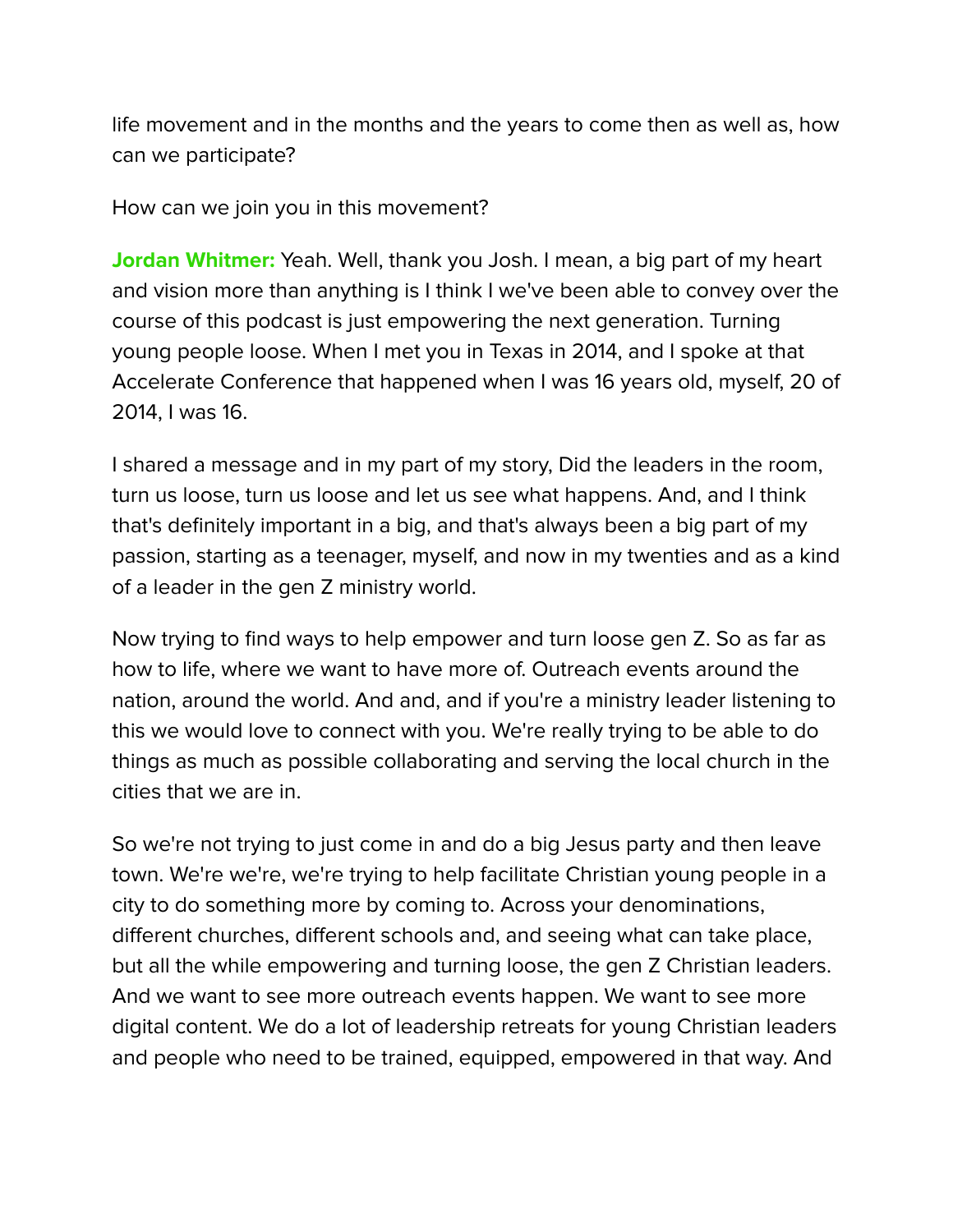a lot of digital stuff. We, we, as I've talked about, there's a big need in the digital sphere, and there's so much more that we can do.

And if someone wants to get connected with, with how to live movement?

I'd love to invite you to, to reach out to the we have our website, howtolifemovement.com. Yeah, there's on Instagram. We're very active on Instagram and you feel free to send a message to add how to life movement or, or to me I'm just at Jordan Whitmer and J O R D a N w H I T M E R.

And I would love to chat with you if you have any questions or anything. And then I have my own podcast as well, gen Z today, podcast, where I'm usually interviewing a gen Z leader almost every week from around the U S or England or Canada or different parts of the world, talking with the young gen Z leaders about our generation. And what God is doing and would love to invite you to maybe check that out. But there's, there's a big need in this generation and, and, and my prayer more than anything is that that the Lord might move today as he has in the past. And that young people would be bold and that the older generations would also be bold and to know, Hey, their time is not done yet.

Either we need each other, we need to come together. And that intergenerational partnership, I think, is. Is is so vital in the more that we can pray through what that looks like in our own life will be huge for impacting all the nations of the world.

**Josh Yates:** Yeah, well said. I think with that Jordan, I really appreciate your time and your leadership and paving the way for gen Z, particularly around. The gospel and that Jesus is the hope for gen Z. And so a hundred percent agree. Love, we'll pray for you, pray for the movement. And I encourage all listeners to get connected to the Jordan and his ministry.

Find a way to reach out to him. And yeah. Jordan, thank you for your time.

**Jordan Whitmer:** Thank you, Josh. Appreciate it.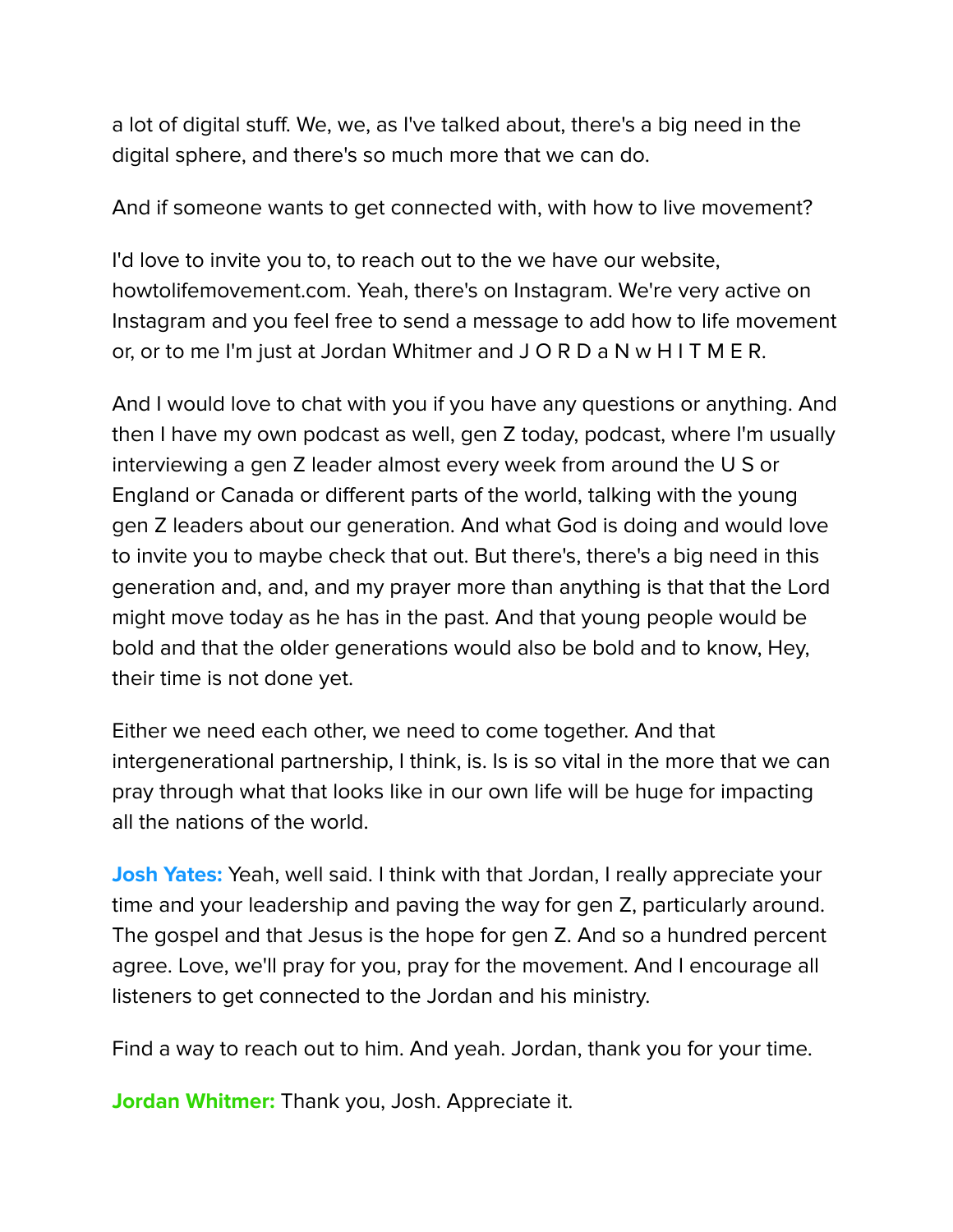## **Closing**

**Wayne:** Well, Josh, I could just hear Jordan's passion and enthusiasm throughout that conversation. It was so good to hear about what he's doing and what God is calling him to. What was something that stuck out to you in that conversation?

**Josh Yates:** Yeah, for me, it was a really reminiscing from when I first met him at that Accelerate Conference. And when he was still a high school student talking about this disciple-making movement with his friends and then to hear. The impact seven years later, man was, was really encouraging to hear that started his living room.

And then it just, and it's moved around to waste at 108 different events, 22 different states and around the world. And to see it starting from students, reaching students in that peer led evangelism, obviously it's a heartbeat in our DNA around Sonlife, we were committed to rising up disciples. We make disciples and to see happening.

So for me, that was, that was so encouraging. Then towards the end, when he, when I kind of just opened up some questions that, Hey, For asking these questions around the church, like, what questions should we be asking? And him talking about acts two 17 which says, and it will, it will be in the last day, says, God, that I'll pour out my spirit on all people, then your sons and your daughters will prophecy and young men will see visions.

And your old men will dream dreams. I had never really thought through the kind of that a generation impact of, of disciple-making. And him just talking about the need and the hunger, the desire for mentors and cross-generational disciple-making is something that I'm, that I'm super interested and passionate about.

And so I'd even have to tee that up and he had a.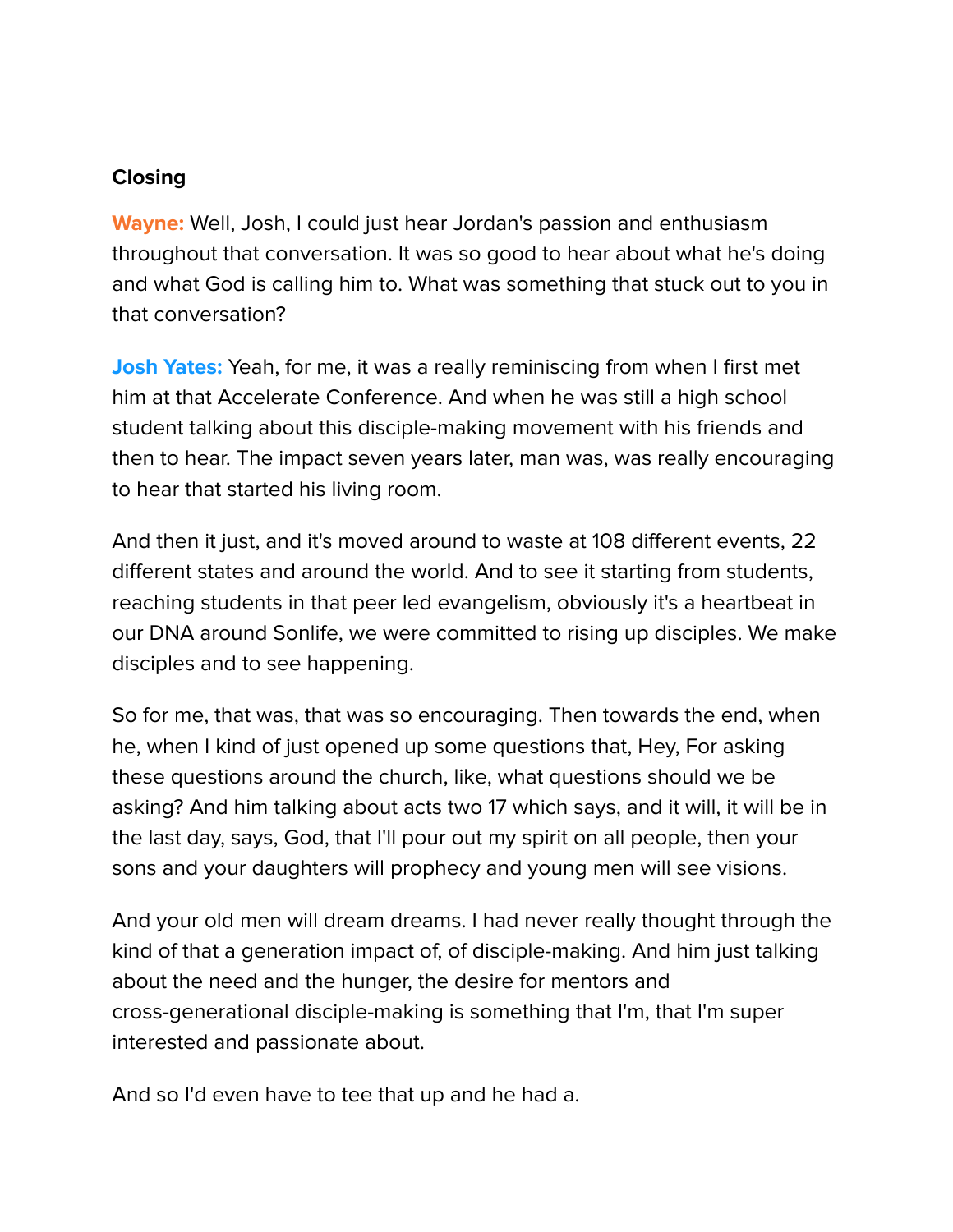**Wayne:** Yeah. And as, as somebody being over 40, it's encouraging to hear that there are young people who, who actually want people who are a generation above them to, to walk with them and pour into them.

One of the things I loved is he talks about at their events where it's young people sharing their stories and pointing to the cross.

The students don't have to have it all figured out. They can just share what Christ has done in their life. Sometimes I think we get into like our ministries and we get into like, well, we, we better make sure. That we know everything before we share anything. And we w we want to maybe even equip our students.

We want them to like, go through all this training before they share their faith. But sometimes it's as simple as, as a conversation with a group of friends where they share about what God has done in their life and that powerful story of transformation, even if maybe they don't have all of their theology squared away, maybe they don't know everything they're supposed to.

But the power of sharing their story of what Christ has done. I was so cool to hear. That's a big part of what they're doing with the, how to life movement.

**Josh Yates:** Yeah, I love the simplicity. I love what, they're, what they're about and, and, and equipping students to share their story. And I'm bringing others in that process. So really encouraged by this, this podcast interview with, with Jordan.

Please share it with your friends. Reach out to us at podcast@Sonlife dot com and stick around for Our disciple-making moment.

#### **Disciple Making Moment**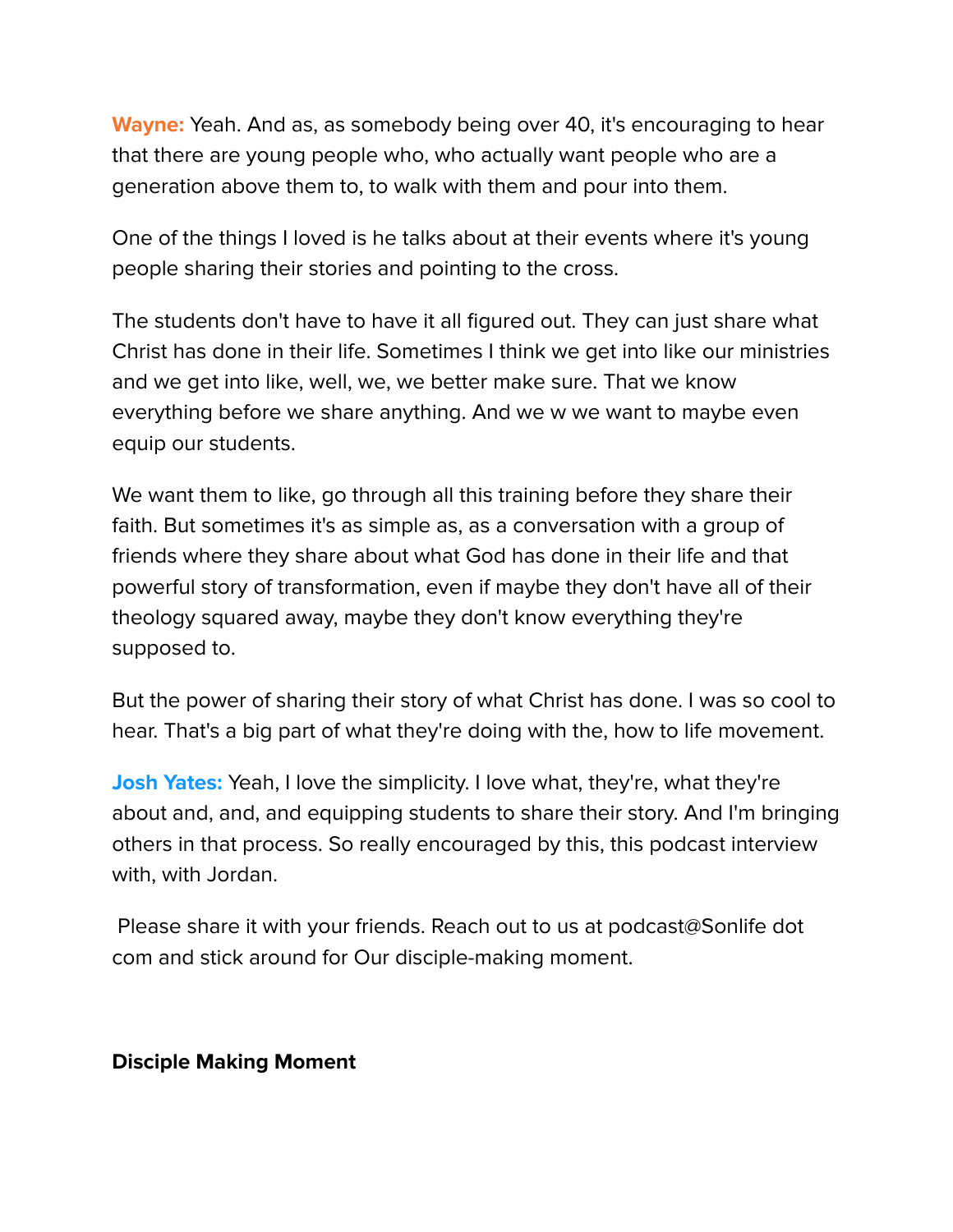**Jay Fast:** Hey, my name is Jay fast. I'm Sonlife international ministries coordinator. And I'm excited to be with you today for another disciple-making moment. As I think about Jesus and the way that he teaches one of the things that strikes me is that he, he doesn't always teach in the same way. There are kind of two big, broad strokes categories that I think of when I think of Jesus' teaching style Broad strokes category would be that he, he taught in a formal setting on occasion.

But I think the majority of the time that he taught, he actually taught in an informal way. And that'd be the second broad strokes category that informal teaching style or informal teaching opportunity where we're as Jesus was going he had the opportunity to speak into the lives of. And I think that's probably true for the majority of us as well.

I know many of us have have roles in which we, we get to teach. We have the privilege of teaching in a formal setting. But even those of us that have that opportunity those, those chances are few and far between. Usually once a week, maybe twice a week, something like that. But we have much more opportunity just like Jesus did to, to teach in a way that's an informal setting.

And so I just want to think with you a little bit today about informal teaching and what it looks like to do a good job. As we, as we have those opportunities in mark chapter four, Jesus had one of these opportunities. I think he's by the lake. And he, he begins to teach just in a parable. He starts telling us this story about a farmer who scattered his seed and you know, the parable, the four soils and all this kind of stuff.

And we're not going to get all the way into all the details and the minutia of that. But I do think it's really interesting. That Jesus used this technique and telling stories, and this is one good way for us, I think as well, to teach in informal ways as we have the opportunity as we're hanging out with people, as we're investing in people, as we're spending time discipling people, we can we can tell stories and use stories strategically as, as teaching tools.